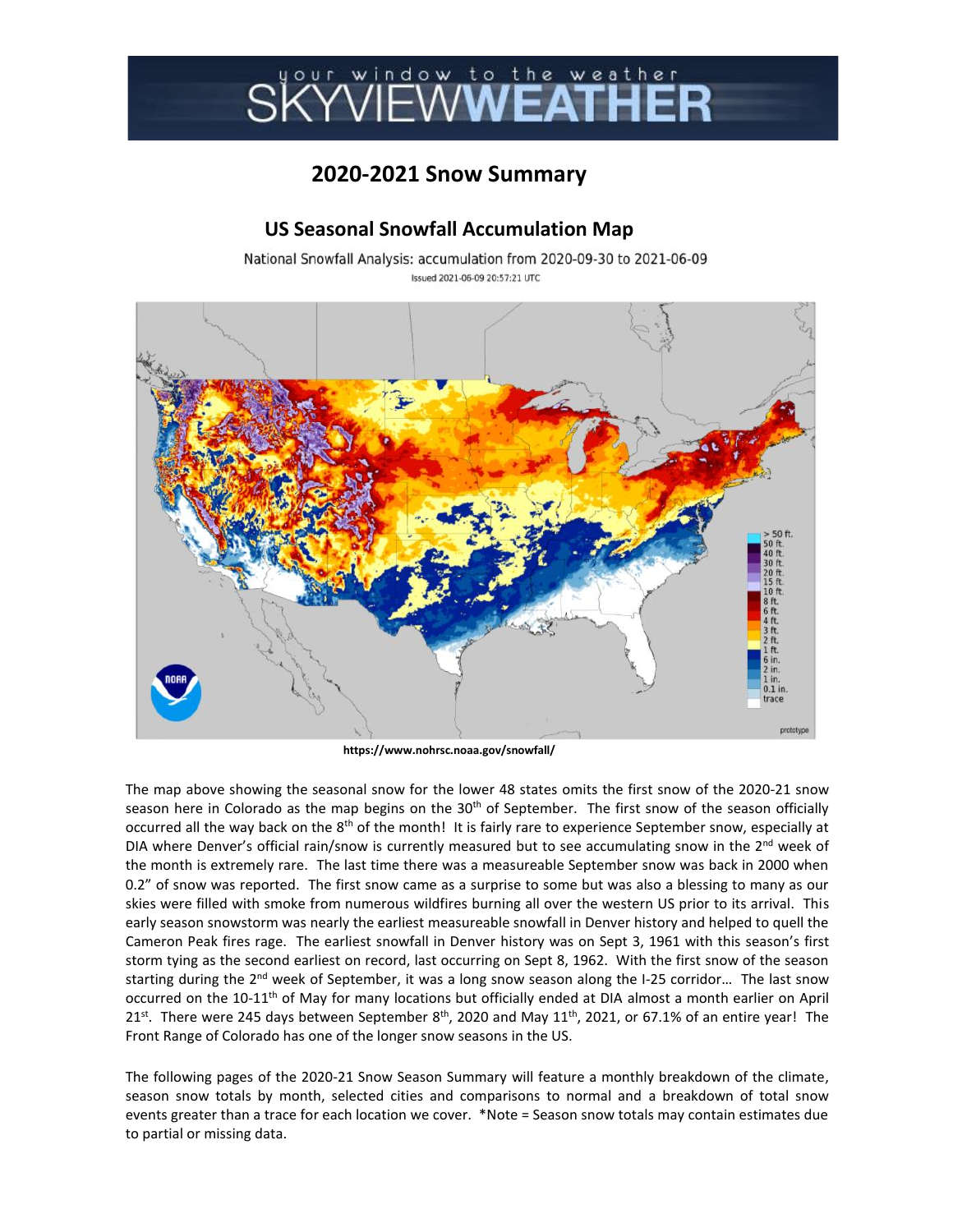**September 2020:** September of 2020 was above normal in temperature and just below normal in precipitation as high pressure dominated the weather pattern. The average high for Denver at DIA was 80.7 degrees which was 2.2 degrees warmer than the normal of 78.5 degrees. The average low for the month was 50.2 degrees which was 1.9 degrees above the normal of 48.3 degrees. Combining the monthly highs and lows resulted in an average mean temperature of 65.4 degrees which was 2.0 degrees above the normal of 63.4 degrees. There were a couple of daily record highs set with highs of 101 degrees on September  $5<sup>th</sup>$ , 97 degrees set on September  $6<sup>th</sup>$  and 91 degrees set on September 24<sup>th</sup>. On the 5<sup>th</sup> of September, the official high at DIA reached 101 degrees which was the latest 100-degree day in Denver history beating 2019 by 3 days. The previous latest 100-degree day prior to 2019, was August  $16<sup>th</sup>$  in 2002! There were 7 days during the month when the temperature reached or exceeded 90 degrees. Interestingly, just after 2 record setting days on the 5<sup>th</sup> and 6<sup>th</sup>, a strong winter-like storm pushed through the region during the overnight on the 7<sup>th</sup>, bringing an early season snow along with record low temperatures on the  $8^{th}$ ,  $9^{th}$  (31 degrees) and  $10^{th}$  (35 degrees). Precipitation was minimal through the month and most of it occurred in just a few days. At DIA 0.93" of moisture was observed which was only 0.03" below the normal of 0.96". For the year DIA has reported 7.41" of moisture which is an astounding 4.91" below the normal of 12.32". There was 1 thunderstorm day reported at DIA and only 5 days produced any measurable rain greater than a trace with the 8<sup>th</sup> receiving 1 inch of accumulating snow. With all the warm and dry weather there was abundant sunshine during the month with 12 days considered sunny to mostly sunny and 15 days considered partly cloudy and 3 cloudy days.



**https://www.weather.gov/images/bou/sepsno2020.PNG**

**October 2020:** October of 2020 was slightly above normal in temperature and well below normal in precipitation as high pressure once again dominated the weather pattern through most of the month. The average high for Denver at DIA was 66.3 degrees which was 1.0 degrees warmer than the normal of 65.3 degrees. The average low for the month was 33.4 degrees which was 3.2 degrees below the normal of 36.6 degrees. Combining the monthly highs and lows resulted in an average mean temperature of 49.8 degrees which was 1.1 degrees below the normal of 50.9 degrees. There were a couple of daily record highs set with a high of 87 degrees on October 6<sup>th</sup> and a high of 85 degrees set on October 8<sup>th</sup>. A record low temperature was set on the 27<sup>th</sup> with a low of only 8 degrees. DIA reported a trace of moisture or more only 3 calendar days with only 2 of those days producing measurable precipitation beyond a trace. The first measurable snow of the month fell on the 25<sup>th</sup> where 2.9" was measured at DIA with an additional 1.1" of snow measured on the 26<sup>th</sup> bringing the monthly total to 4.0". There was only 1 additional day during the month that produced only a trace of snow on the 22<sup>nd</sup>. Rain and melted snow tallied up to 0.26" for the month, well below the 1.02" on average. There were 13 days considered sunny and 16 days partly cloudy with 2 being cloudy. The highest snowfall totals for Front Range communities was from Boulder County northward through Fort Collins where the 25<sup>th</sup> and 26<sup>th</sup> storm produced between 10-18". The Denver Metro area reported 3-8" of snow most areas with higher amounts of 10-20" for the month in the foothills of Larimer, Boulder and Jefferson Counties.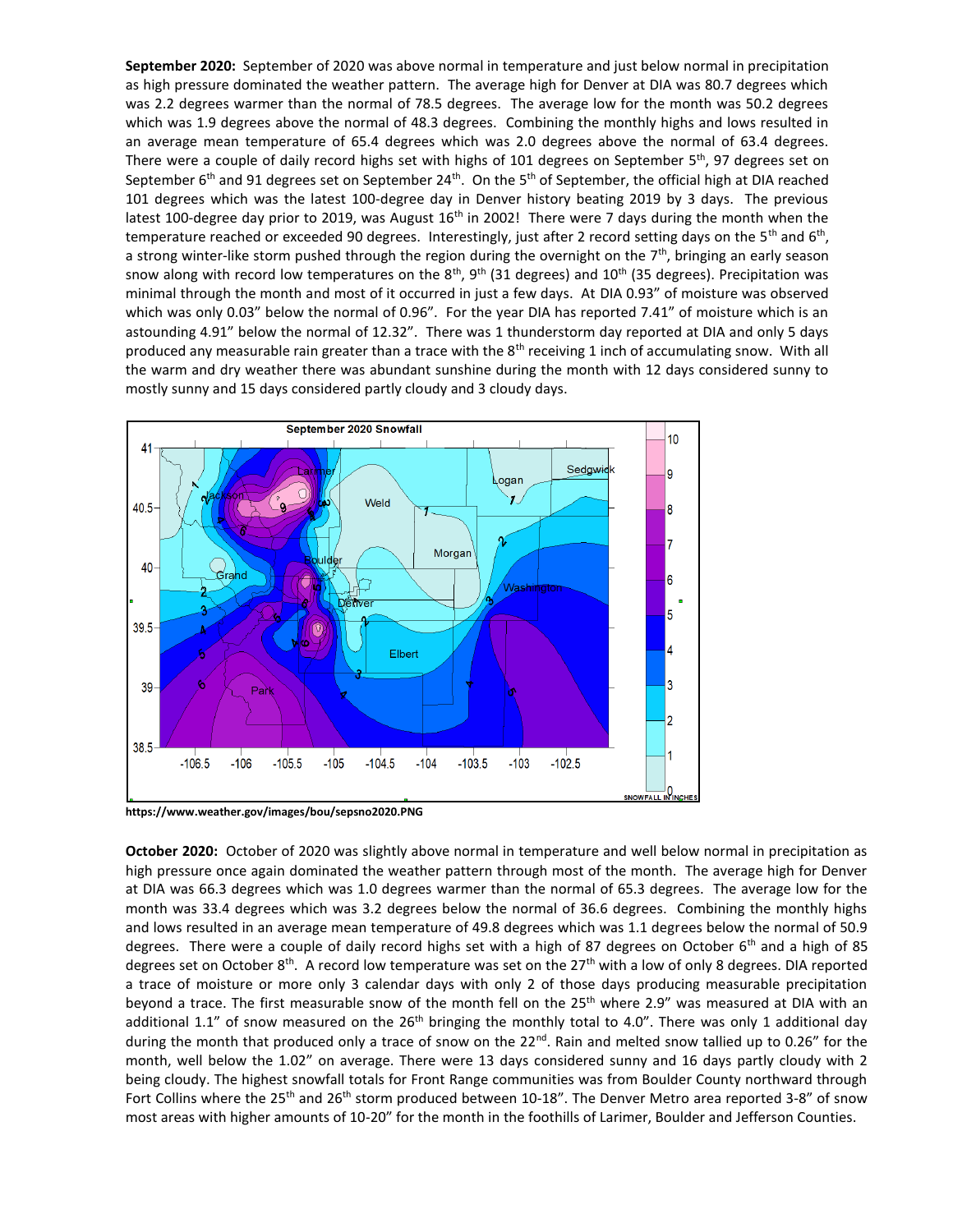

**https://www.weather.gov/images/bou/OCT20SNW.PNG**

**November 2020:** November of 2020 was well above normal in temperature and below average in precipitation and snowfall as high-pressure dominated over the region through most of the month. The average high temperature for Denver at DIA was 58.7 degrees with an average low of 28.7 degrees. Combining the monthly highs and the lows resulted in an average mean temperature of 43.7 degrees which was 5.4 degrees warmer than normal monthly average of 38.3 degrees. There were several high temperature record setting days, with three in a row from November 3<sup>rd</sup>, 79 degrees, November 4<sup>th</sup>, 77 degrees and through November 5<sup>th</sup>, 77 degrees. Also, on November  $17<sup>th</sup>$ , with 76 degrees for a total of four days in November with record breaking high temperatures. Precipitation for the month of November was below average for most areas, with DIA receiving 0.50" of total moisture with 5.0" of snowfall. The total moisture at DIA was 0.11" below the normal average of 0.61". Throughout the month of November there were only three weather events with one producing more than a trace of snowfall for DIA. Both weak storm systems occurred on the 14<sup>th</sup>, and 26<sup>th</sup> into 27<sup>th</sup>, where typically a trace was found around the Denver Metro area with up to 3" in the foothills. The only impactful storm system occurred on the  $24<sup>th</sup>$ , which brought a heavy, wet blanket of snow for NE CO which produced anywhere between 3-7" for the Denver Metro area, a TR-2" Ft. Collins area, with the foothills ranging between 4-9" during this event. November was generally a mild month and if it were not for the storm on the 24<sup>th</sup> many areas would have not recorded any measurable precipitation for the entire month.

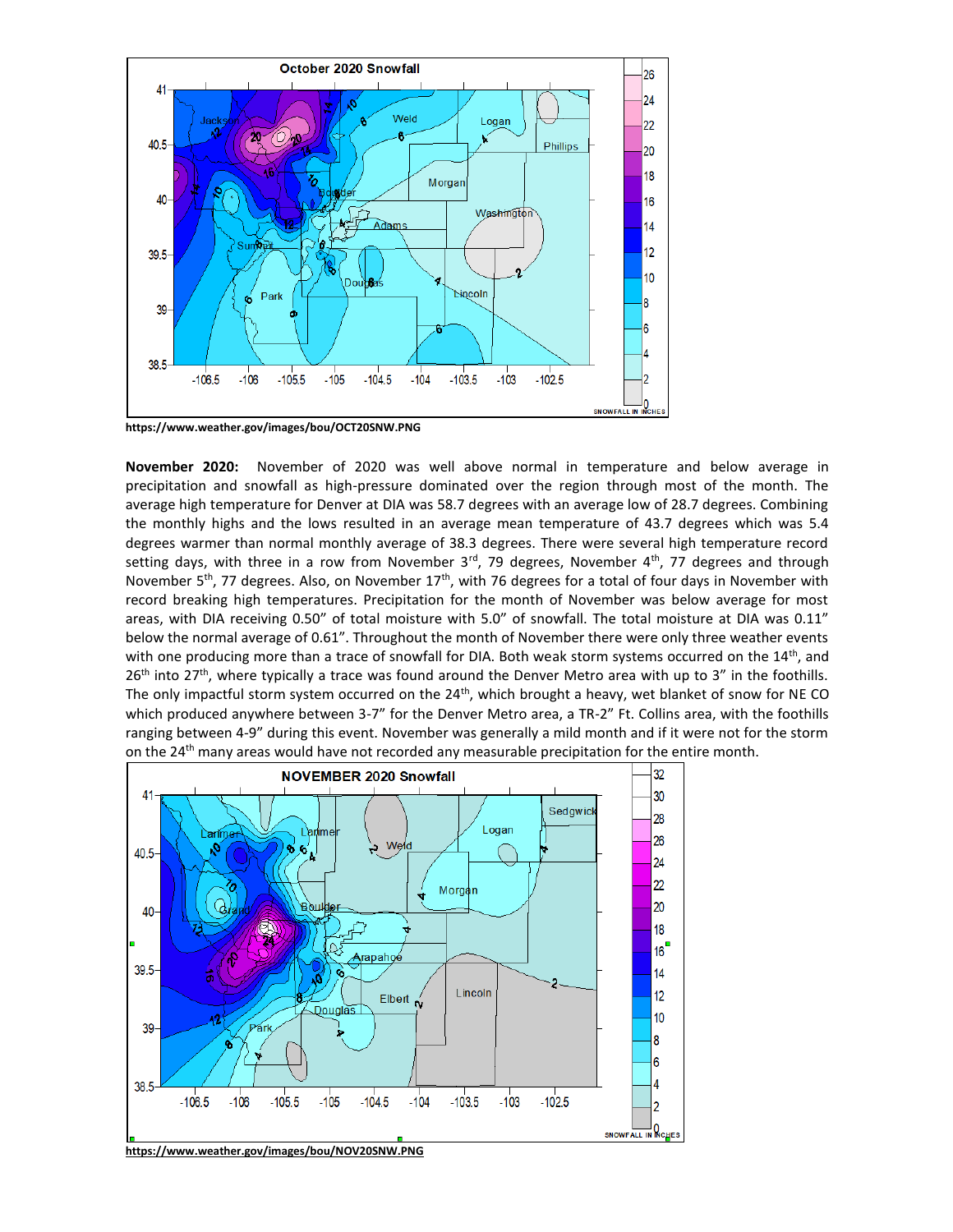**December 2020:** December of 2020 featured above normal temperatures with slightly above normal precipitation and slightly below normal snowfall. Average highs for the month were 45.5 degrees which was 2.7 degrees above the normal of 42.8 degrees. Average lows for the month were 20.7 degrees, 3.6 degrees above the normal of 17.1 degrees. Combining the monthly highs and lows resulted in a monthly mean temperature of 33.1 degrees which is 3.1 degrees above normal. Despite above normal temperatures there were not any high temperature records tied or broken with the warmest day during the month coming on the 9<sup>th</sup> with a high of 68 degrees. Typically we experience at least a couple days during the month of December with readings below zero, but not this year as the coldest reading was 5 degrees on the 14<sup>th</sup>. Even with the warmer than average temperatures there were 8 days with a temperature at or below freezing for a high which was above the normal of roughly 6 days. DIA reported 0.57" of moisture from 7.0" of snow during the month which was 0.22" above the normal precipitation of 0.35" and 1.5" below the normal snowfall of 8.5". Most areas in and around the Denver Metro area reported between 6-8" of snow for the month with isolated higher and lower totals. There were 5 snow events that impacted the I-25 corridor with the first on the 10-  $11^{th}$ , another on the 12-13<sup>th</sup>, 14-15<sup>th</sup>, 18<sup>th</sup> and 28-29<sup>th</sup>. There were a few additional events that brought snow to the higher foothills but no snow to the I-25 corridor. Season snowfall at DIA now stands at 17.0" which is 5.5" below the normal of 22.5". Precipitation for the year at DIA was only 8.74", 5.80" below the normal of 14.54"!



**January 2021**: January of 2021 was above normal in temperature and well below average in precipitation. High-pressure dominated over the state of Colorado through most of the month which has been a trend through the first half of the snow season. A few storm systems moved through during the month of January resulting in measurable snowfall across NE Colorado. The average high temperature for Denver at DIA was 46.2 degrees with an average low of 21.6 degrees. Combining the monthly highs and the lows resulted in an average mean temperature of 33.9 degrees which was 3.2 degrees warmer than normal monthly average of 30.7 degrees. There was no record setting high or low temperature days for the month of January. Precipitation for the month of January was below average for most areas, with DIA receiving 0.22" of total moisture with 3.1" of snowfall. The total moisture at DIA was 0.19" below the normal average of 0.41" while snowfall was 3.9" below the normal of 7.0". Throughout the month of January there were eight total weather events with three producing more than generally a trace of snowfall for the Denver Metro area. The first storm to impact the foothills occurred on January 5<sup>th</sup>, although no snowfall fell around the Denver Metro area. January would be generally dry through the first week before a few rounds of storms moved through the region January 9-10<sup>th</sup>, the 18-19<sup>th</sup> and the 24-27<sup>th</sup>. January 24<sup>th</sup> through the 27<sup>th</sup> produced the majority of the snowfall during the month with totals for the Denver Metro area anywhere from 2-5". Another notable storm system on January 9<sup>th</sup> through the 10<sup>th</sup> impacted northern Colorado bringing good snowfall to areas north of I-70 where anywhere from 3-5" of snow fell from North Denver to in and around the Ft. Collins area. Overall,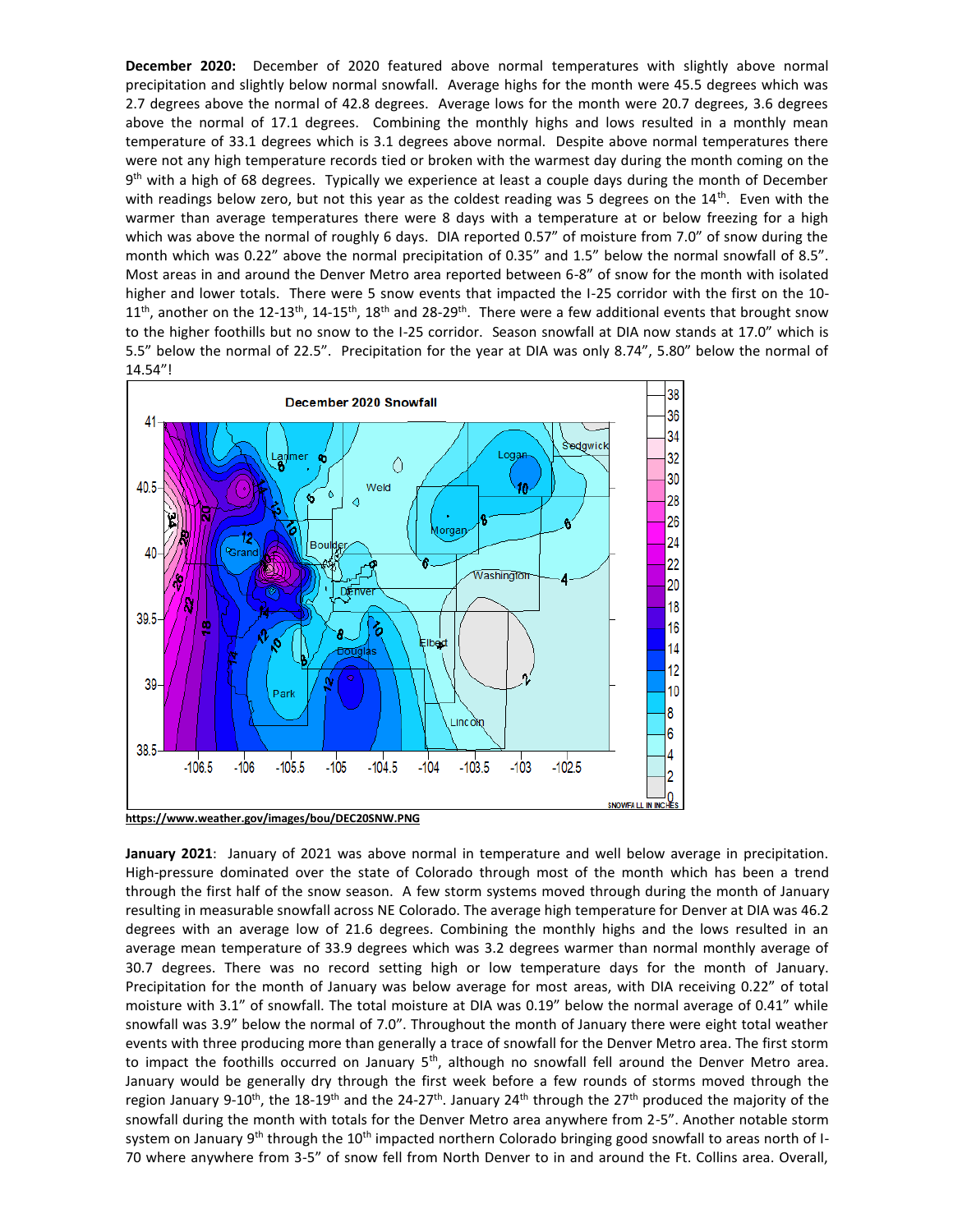January had the typical amount of storm systems move through but the amount of snow they produced fell short of normal. Total amounts for the month of January for all Northeastern Colorado were between 3-6", with the foothills coming in between 6-8". The 3.1" of snow and 0.22" of moisture resulted in a snow to liquid ratio of 14.1" of snow to 1" of liquid which is a relatively "wet" snow for January standards at DIA.



**https://www.weather.gov/images/bou/JAN21SNW.PNG**

**February 2021:** February of 2021 was well below normal in temperature and over double the normal precipitation and snowfall for DIA and was a turning point in the snow season. Below normal temperatures were the rule along the I-25 corridor and although snowfall totals varied, all areas received above normal to well above normal snowfall for February. The average high temperature for February at DIA was 38.4 degrees with an average low temperature of 12.3 degrees. The combination of monthly high and low temperatures resulted in a monthly mean temperature of 25.4 degrees, 7.1 degrees cooler than the average of 32.5 degrees. The highest temperature recorded during the month was 65 degrees on February  $2^{nd}$ , with the lowest recorded temperature of -16 on February 15<sup>th</sup>. There were 9 days during the month where the high temperature did not exceed 32 degrees and 4 days where the low temperature recorded was below zero. A cold and persistent Arctic air mass squatted over the region from the 8-18th and helped ensure temperatures were well below average for the month. A record low maximum temperature of 1 and a record low of -14 was set on the  $14<sup>th</sup>$ but the coldest day was the 15<sup>th</sup> where -16 degrees was recorded at DIA. The -16 was the coldest it has been since 2014 but did not set a record low for the date as in 1881 a -20 degree reading was measured. Precipitation for February 2021 came in with a total of 0.80" which was 0.48" above the average of 0.32". Much of the precipitation fell over a single day on February  $24<sup>th</sup>$  and  $25<sup>th</sup>$  where DIA reported 0.45" of total precipitation, with 9.6" of snow reported for this storm. This single storm helped February's monthly precipitation to double for the entire month. There were multiple minor snow events for all northeastern Colorado during February with 7 snowfall events that resulted in more than a widespread trace to a few tenths of an inch. February 3-4<sup>th</sup>, 5-7<sup>th</sup>, 7-8<sup>th</sup>, 8-9<sup>th</sup>, 9-10<sup>th</sup>, 10-11<sup>th</sup>, 11-12<sup>th</sup>, 12-13<sup>th</sup>. 13-14<sup>th</sup>, 16-17<sup>th</sup>, 17-18<sup>th</sup>, 20-21<sup>st</sup> and 24-25<sup>th</sup> were all snowfall events that impacted northeastern Colorado with the largest events on the 17-18<sup>th</sup> and 24-25<sup>th</sup> respectively. Total snowfall observed at DIA for the month of February was 13.5", 7.8" above the average of 5.7". This total was a little lower than most of the Denver Metro area which received between 12-20" of total snowfall for February. Areas northward in Ft. Collins, Loveland and Greeley received less snowfall for the month of February, generally between 4-11" with Greeley coming in at the low end of that range. The foothills had the widest snowfall totals, with 12-26". Overall, the month of February produced a high frequency of minor snow events and a couple bigger snow storms.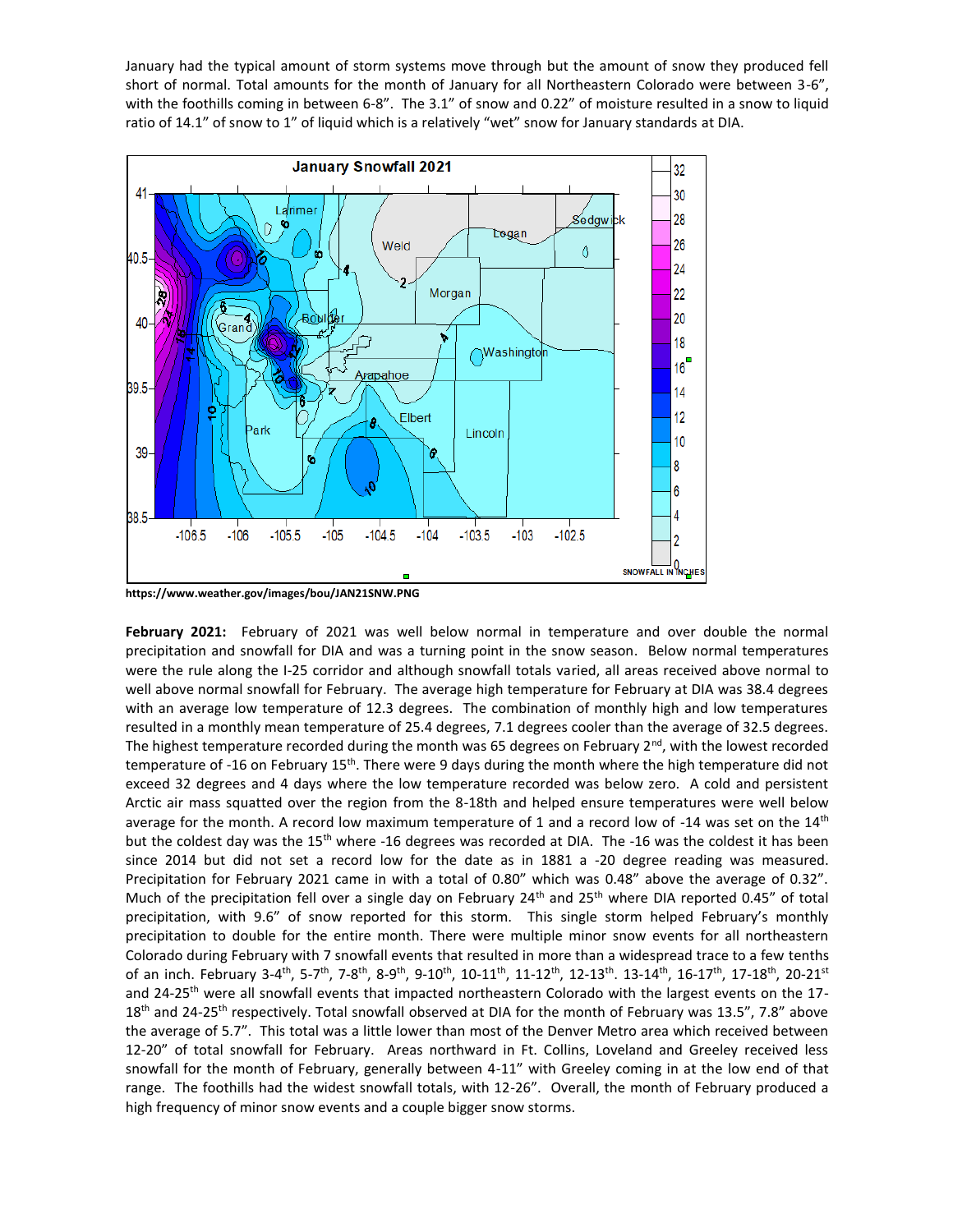

**https://www.weather.gov/images/bou/FEB21SNW.PNG**

**March 2021:** March 2021 came in with slightly below average temperatures with well above average snowfall over NE Colorado due to what many will end up remembering as the Blizzard of 2021. The average daily high temperature reported at DIA was 51.2 degrees with an average daily low of 27.6 degrees. Combining the average highs and lows resulted in a monthly mean temperature of 39.4, only 1 degree lower than the normal of 40.4. The highest recorded temperature at DIA for the month of March was 75 degrees set on the 29<sup>th</sup>, with the lowest temperature of 16 set in the early morning hours of March 15<sup>th</sup>. Although temperatures were nearly average for the month, precipitation was nearly record breaking with 3.8" inches of liquid precipitation recorded at DIA, a whopping 2.88" above the normal of 0.92". Most of this precipitation fell between March  $13<sup>th</sup>$  and  $14<sup>th</sup>$  where a major blizzard impacted the region bringing 2.88" of liquid precipitation alone, remarkably the exact amount above average for the month. Snowfall during this event produced record breaking snowfall for the 13<sup>th</sup> and 14<sup>th</sup>. The 13<sup>th</sup> tallied 7.2", the 14<sup>th</sup> another 19.9" for a total of 27.1" of snowfall at DIA on those two days alone. Combined with other snowfall events throughout the month, DIA totaled 34.0" of snowfall for March 2021, making it the second snowiest March of all-time, only behind 2003 where 35.2" of snow fell at DIA. (This includes the March 17-19, 2003 Blizzard that dumped 31.8" in a single event). Other events during the month of March were not as significant, with 8 other events, although some events lasted several days with a few events only resulting in a trace to most areas with a few isolated tenths of an inch measurements. These minimal storms occurred on the  $4^{\text{th}}$ , 9-10<sup>th</sup>, 11-12<sup>th</sup>, 16-17<sup>th</sup>, 25-26<sup>th</sup> respectively. Higher snow accumulating storm systems occurred on the 23-24<sup>th</sup>, 21-22<sup>nd</sup> and the 30<sup>th</sup> of the month. Total snowfall for the month of March was well above average for most areas, with a few pockets of lighter snowfall for the month at lower elevations, mainly in the Greeley area where only 10-15" of total snowfall was recorded. Most areas around the Denver Metro received between 25-35" of snow with areas closer to the foothills and Palmer Divide receiving between 30-45" with the foothills reporting 50+" in some areas! If you subtract the blizzard event during the  $13<sup>th</sup>$  through  $15<sup>th</sup>$ , March was an average month temperature and precipitation wise, but all it takes is one storm to make or break a month or an entire snow season!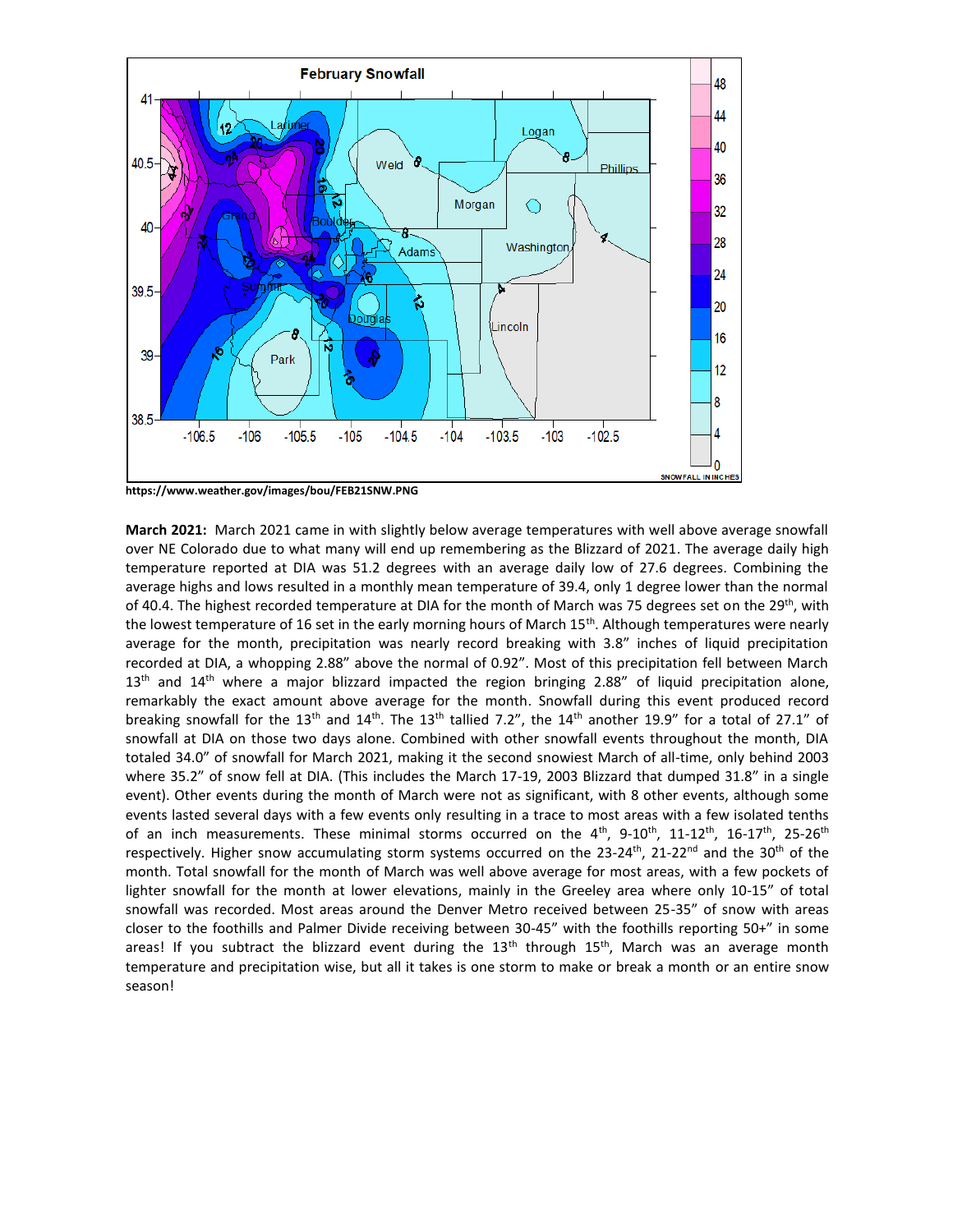

**https://www.weather.gov/images/bou/MAR21SNW.PNG**

**April 2021:** The active weather in March continued into April with below average temperatures and above normal precipitation and snowfall over NE Colorado. The average daily high temperature at DIA was 59.8 degrees with an average daily low of 32.6 degrees. Combining the average highs and lows resulted in a monthly mean temperature of 46.2, 1.2 degrees lower than the normal of 47.4. The highest recorded temperature at DIA for the month of April was 81 degrees set on the 5<sup>th</sup>, with the lowest temperature of 15 set in the early morning hours of April  $20<sup>th</sup>$ . April was a wet month, ending with a nice precipitation producer which started on the 27<sup>th</sup> and continued into the 28<sup>th</sup> which resulted over and inch of rain for most areas below 6,000 ft with DIA receiving 0.93" of rainfall from this storm alone. This storm helped NE Colorado bump up well above average precipitation for the month, but it was in the form of rain many areas while adding to monthly snow totals in the foothills and Palmer Divide. Despite the last big storm of the month being rain along the majority of the I-25 corridor, most locations still reported normal to slightly above snow for the month below 6,000 feet. April produced a total of ten precipitation events, five had little to no accumulating snow, with the other five producing widespread accumulating snow. Most of the snow fell during the third week of April between the 15<sup>th</sup> and through the 22<sup>nd</sup> where four of the five accumulating snowfall events took place. The other event came earlier in the month on the  $6<sup>th</sup>$  and  $7<sup>th</sup>$ . Total snowfall for the month was around average or above, with anywhere between 6-12" inches reported from I-70 northward into Fort Collins, with 8-16" I-70 south into the Palmer Divide. Much higher snowfall totals at higher elevations in the foothills with anywhere between 26-40" of snow reported. Seasonal snow totals, starting all the way back in September 2020 are now well above normal from Fort Collins to Castle Rock due to the abundant snow in March and April! The snow season would end at DIA on April 21<sup>st</sup> as DIA.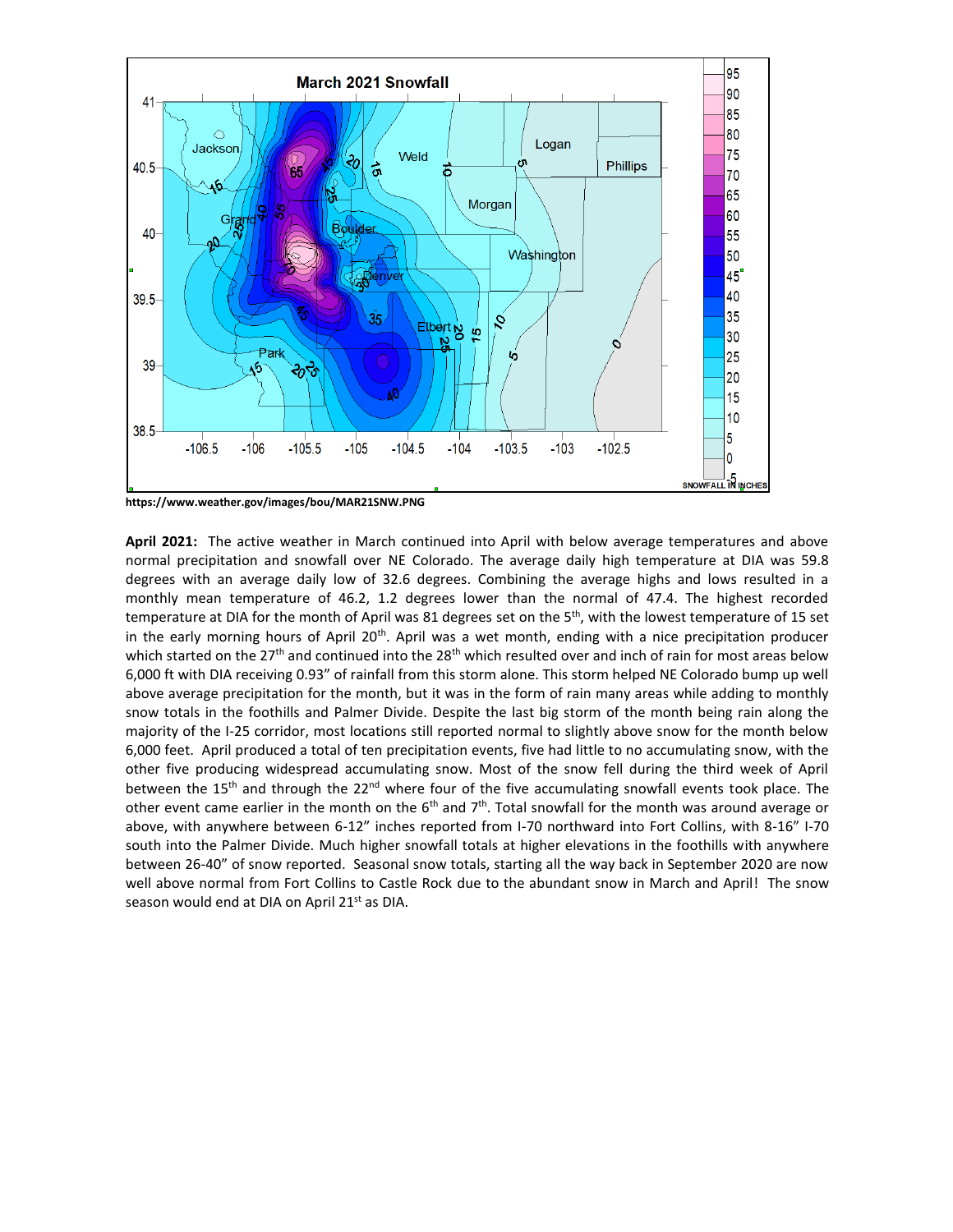

https://www.weather.gov/images/bou/APR21SNW.PNG

**May 2021:** The active weather continued into May of 2021 with slightly below average temperatures and well above normal precipitation. The snow season came to an end for many areas on the  $10-11^{\text{th}}$  of May with the last snow observed along the I-25 corridor. Average highs for May were 68.1 degrees, 3.1 degrees cooler than the normal of 71.2 degrees. Average lows were 44.1 degrees, 0.5 degrees above normal. Combining the average high and low for the month resulted in a monthly mean temperature of 56.1 degrees, 1.3 degrees below the normal of 57.4. The last freezing temperature at DIA was on the  $12<sup>th</sup>$  at 32 degrees. Precipitation for the month was 3.65" at DIA, 1.49" above the normal of 2.16". Most areas in and around the Denver Metro area reported between 3.5-5" of moisture in the form of rain/melted snow equivalent with isolated higher and lower amounts. There were 13 days during the month with measureable precipitation or 42% of the total days in May. Normally, about 33% of the days in May produce measureable precipitation and it is one of our wettest months of the year. DIA only reported a trace of snow which was slightly below normal. The season snow total at DIA stands at 80.2" which is 26.4" above normal (53.8") and the most snow reported in a season since 1983-84 when 80.9" of snow was tallied. May lived up to its reputation of being a wet month along the Front Range overall with a high frequency of storms and above normal precipitation for all areas along the I-25 corridor from Fort Collins to Castle Rock.



**https://www.weather.gov/images/bou/MAY21SNW.PNG**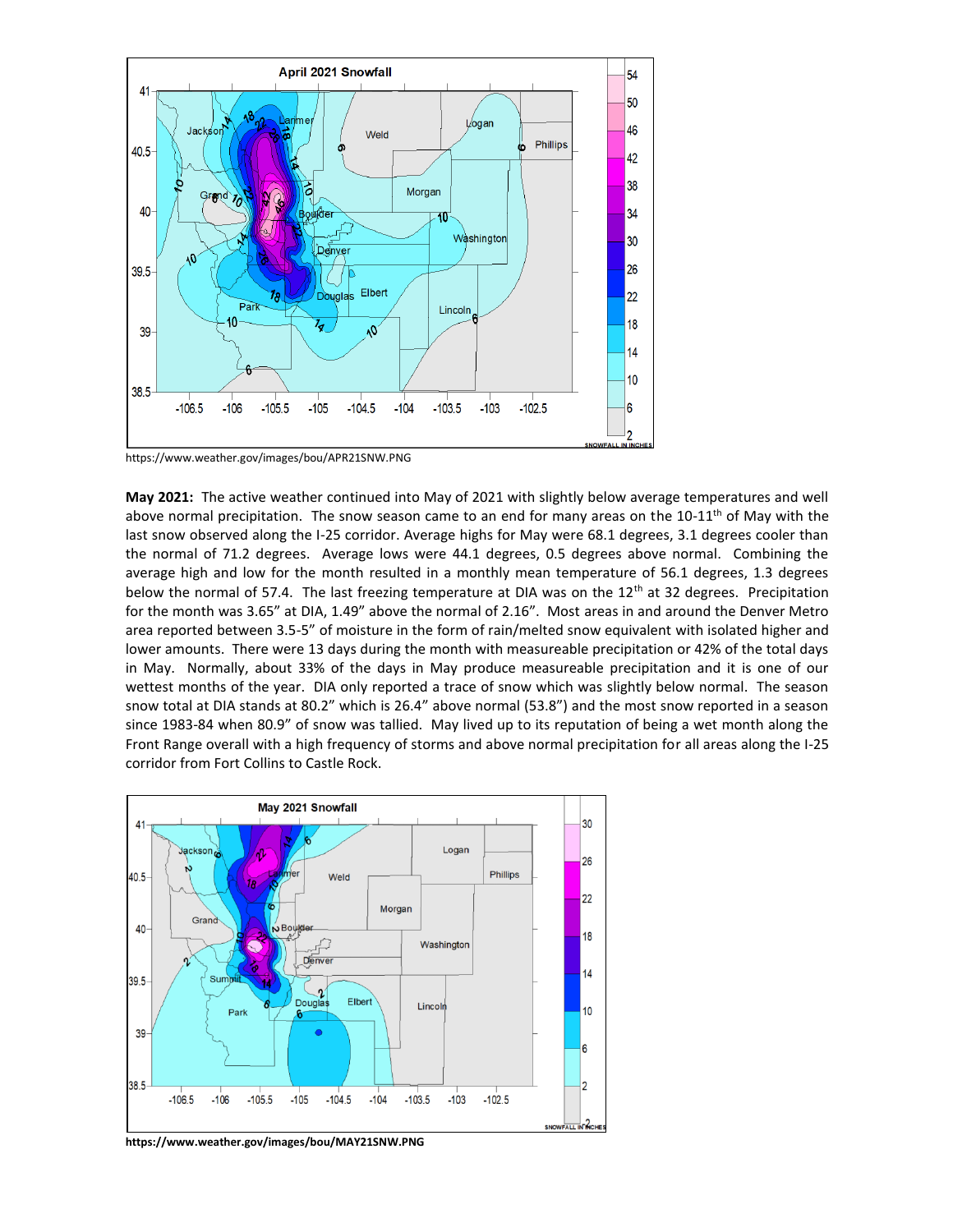| 2020-2021 Snowfall                 |              |              |              |              |              |              |              |              |              |              |
|------------------------------------|--------------|--------------|--------------|--------------|--------------|--------------|--------------|--------------|--------------|--------------|
| <b>Fort Collins to Castle Rock</b> |              |              |              |              |              |              |              |              |              |              |
| Location                           | Sept         | Oct          | Nov          | <b>Dec</b>   | Jan          | Feb          | Mar          | Apr          | May          | <b>Total</b> |
|                                    | <b>Total</b> | <b>Total</b> | <b>Total</b> | <b>Total</b> | <b>Total</b> | <b>Total</b> | <b>Total</b> | <b>Total</b> | <b>Total</b> |              |
| Allenspark                         | 6.6          | 16.3         | 11.8         | 10.1         | 8.2          | 22.3         | 43.9         | 40.0         | 14.5         | 173.7        |
| <b>Arapahoe Park</b>               | 2.5          | 5.7          | 7.6          | 7.0          | 3.1          | 15.0         | 33.7         | 10.9         | 1.5          | 87.0         |
| Arvada W                           | 1.9          | 5.3          | 5.8          | 5.9          | 2.6          | 14.9         | 30.9         | 11.8         | 0.3          | 79.4         |
| Aurora 2.5 S                       | 1.2          | 5.5          | 5.9          | 6.8          | 3.7          | 18.2         | 32.8         | 9.2          | 1.8          | 85.1         |
| Aurora 3 NW                        | 1.5          | 3.5          | 4.5          | 6.6          | 3.2          | 17.2         | 26.3         | 9.3          | 1.4          | 73.5         |
| Aurora - Buckley                   | 1.5          | 5.7          | 5.7          | 5.9          | 3.3          | 17.2         | 31.5         | 9.1          | 0.4          | 80.3         |
| <b>Aurora Ctrl</b>                 | 1.0          | 3.3          | 5.2          | 6.5          | 3.7          | 17.1         | 25.8         | 8.2          | 0.5          | 71.3         |
| Aurora/Eaglecrest                  | 3.0          | 5.0          | 6.8          | 6.9          | 3.2          | 15.7         | 25.6         | 8.1          | 1.0          | 75.3         |
| <b>Aurora NE</b>                   | 1.5          | 5.7          | 5.6          | 5.9          | 3.2          | 16.5         | 29.8         | 9.1          | 0.5          | 77.8         |
| <b>Berthoud W</b>                  | 3.5          | 9.6          | 3.2          | 5.8          | 6.2          | 10.6         | 28.2         | 9.4          | 0.7          | 77.2         |
| <b>Boulder 1.6 S</b>               | 5.7          | 12.5         | 7.5          | 6.2          | 6.0          | 19.6         | 27.8         | 18.0         | 0.2          | 103.5        |
| <b>Boulder Central</b>             | 4.1          | 11.7         | 5.9          | 4.7          | 5.9          | 19.9         | 23.2         | 17.7         | 0.0          | 93.1         |
| <b>Boulder NE</b>                  | 2.9          | 10.2         | 5.4          | 3.7          | 5.7          | 18.9         | 20.1         | 14.1         | 0.7          | 81.7         |
| <b>Brighton NNW</b>                | 0.6          | 5.6          | 6.7          | 6.2          | 4.0          | 11.4         | 26.1         | 9.6          | 0.0          | 70.2         |
| <b>Broomfield</b>                  | 1.5          | 8.0          | 5.1          | 5.7          | 4.9          | 14.9         | 25.7         | 11.4         | 2.0          | 79.2         |
| <b>Castle Pines</b>                | 3.0          | 7.5          | 9.0          | 7.2          | 4.1          | 14.0         | 34.7         | 15.5         | 3.3          | 98.3         |
| Castle Rock - 1 N                  | 2.6          | 7.2          | 4.8          | 8.4          | 4.1          | 12.5         | 33.5         | 12.1         | 2.5          | 87.7         |
| Castle Rock - 3 NE                 | 2.8          | 7.0          | 3.8          | 9.2          | 5.9          | 16.2         | 33.4         | 14.3         | 3.0          | 95.6         |
| <b>Centennial 5.5 E</b>            | 2.0          | 4.5          | 5.0          | 7.1          | 2.7          | 9.9          | 34.5         | 7.5          | 1.5          | 74.7         |
| <b>Centennial - Dove Valley</b>    | 2.0          | 6.0          | 6.0          | 6.5          | 3.5          | 16.4         | 34.8         | 9.5          | 2.0          | 86.7         |
| <b>Centennial W</b>                | 2.2          | 7.8          | 7.0          | 9.5          | 3.4          | 18.0         | 34.9         | 12.3         | 1.5          | 96.6         |
| <b>Chatfield 2NW</b>               | 3.4          | 5.8          | 6.9          | 6.4          | 3.6          | 18.1         | 28.7         | 12.5         | 0.0          | 85.4         |
| <b>Cherry Creek Dam</b>            | 1.0          | 5.1          | 6.1          | 6.7          | 2.7          | 18.5         | 34.5         | 9.6          | 1.5          | 85.7         |
| <b>Cherry Hills North</b>          | 1.5          | 4.4          | 5.2          | 7.2          | 3.2          | 19.4         | 27.6         | 11.2         | 0.2          | 79.9         |
| <b>Commerce City NE</b>            | 1.4          | 4.7          | 5.2          | 7.5          | 5.5          | 16.8         | 32.4         | 12.7         | 0.0          | 86.2         |
| <b>Conifer SW</b>                  | 5.8          | 6.0          | 9.2          | 13.6         | 8.7          | 13.5         | 63.9         | 26.1         | 12.7         | 159.5        |
| <b>Denver - Capitol Hill</b>       | 1.0          | 4.0          | 7.0          | 7.4          | 3.0          | 16.0         | 26.5         | 11.5         | 0.5          | 76.9         |
| <b>Denver - Cherry Creek</b>       | 1.5          | 4.5          | 6.0          | 7.7          | 3.1          | 19.8         | 25.6         | 11.4         | 0.2          | 79.8         |
| Denver - DIA                       | 1.0          | 4.0          | 5.0          | 7.0          | 3.1          | 13.5         | 34.0         | 12.6         | 0.0          | 80.2         |
| <b>Denver - Downtown</b>           | 1.5          | 4.7          | $6.0\,$      | 7.1          | 3.0          | 16.8         | 25.6         | 12.0         | 0.8          | 77.5         |
| <b>Denver East</b>                 | 3.0          | 4.2          | 7.0          | 7.3          | 2.5          | 16.7         | 30.0         | 15.5         | 0.0          | 86.2         |
| Denver - Hampden South             | 1.5          | 5.5          | 5.0          | 7.0          | 3.0          | 17.3         | 30.3         | 9.5          | 1.0          | 80.1         |
| Denver - Lowry                     | 1.8          | 5.0          | 6.5          | 6.7          | 4.3          | 18.5         | 32.0         | 11.5         | 2.0          | 88.3         |
| <b>Denver - River North</b>        | 2.5          | 6.0          | $6.2$        | 6.6          | 3.8          | 16.0         | 31.2         | 13.8         | 0.1          | 86.2         |
| <b>Denver - Stapleton</b>          | 1.3          | 3.3          | 5.4          | 6.4          | 3.0          | 16.4         | 26.5         | 9.5          | 0.0          | 71.8         |
| <b>Denver - Stapleton NE</b>       | 1.3          | 4.5          | 7.0          | 7.2          | 3.6          | 17.6         | 28.7         | 11.8         | 0.0          | 81.7         |
| <b>Denver Tech Center</b>          | 1.5          | 5.5          | 5.0          | 7.1          | 3.5          | 16.5         | 30.8         | 8.0          | 1.0          | 78.9         |
| <b>Denver - University Hills</b>   | 1.5          | 4.4          | 5.2          | 6.4          | 3.2          | 19.5         | 27.4         | 11.2         | 0.2          | 79.0         |
| Denver - Wash Park                 | 1.5          | 4.3          | 5.5          | 6.3          | 2.6          | 18.1         | 27.8         | 11.4         | 0.2          | 77.7         |
| Denver 2.1 ESE                     | 1.7          | 5.6          | 7.1          | 7.9          | 3.2          | 19.4         | 31.0         | 13.0         | 1.0          | 89.9         |
| Denver 4.6 ENE                     | 1.2          | 4.5          | 6.0          | 6.4          | 2.3          | 19.2         | 30.8         | 13.1         | 1.0          | 84.5         |
| Denver 6.3 SE                      | 1.0          | 4.7          | 5.6          | 6.3          | 2.9          | 20.2         | 32.3         | 9.4          | 1.4          | 83.8         |
| Drake WSW                          | 3.0          | 12.5         | 3.3          | 4.8          | 4.2          | 11.1         | 34.4         | 15.8         | 4.3          | 93.4         |
| <b>Elizabeth 2E</b>                | 4.0          | 7.0          | 6.6          | 7.9          | 3.9          | 11.5         | 36.3         | 13.5         | 3.1          | 93.8         |
| <b>Englewood SE</b>                | 2.0          | 6.0          | 7.0          | 7.8          | 3.6          | 21.8         | 33.7         | 13.1         | 0.6          | 95.6         |
| <b>Erie WNW</b>                    | 1.5          | 9.1          | 2.3          | 5.8          | 4.9          | 13.5         | 28.0         | 11.4         | 1.0          | 77.5         |
| <b>Estes Park</b>                  | 5.1          | 15.0         | 7.9          | 7.3          | $5.2$        | 13.3         | 35.9         | 35.6         | 14.2         | 139.5        |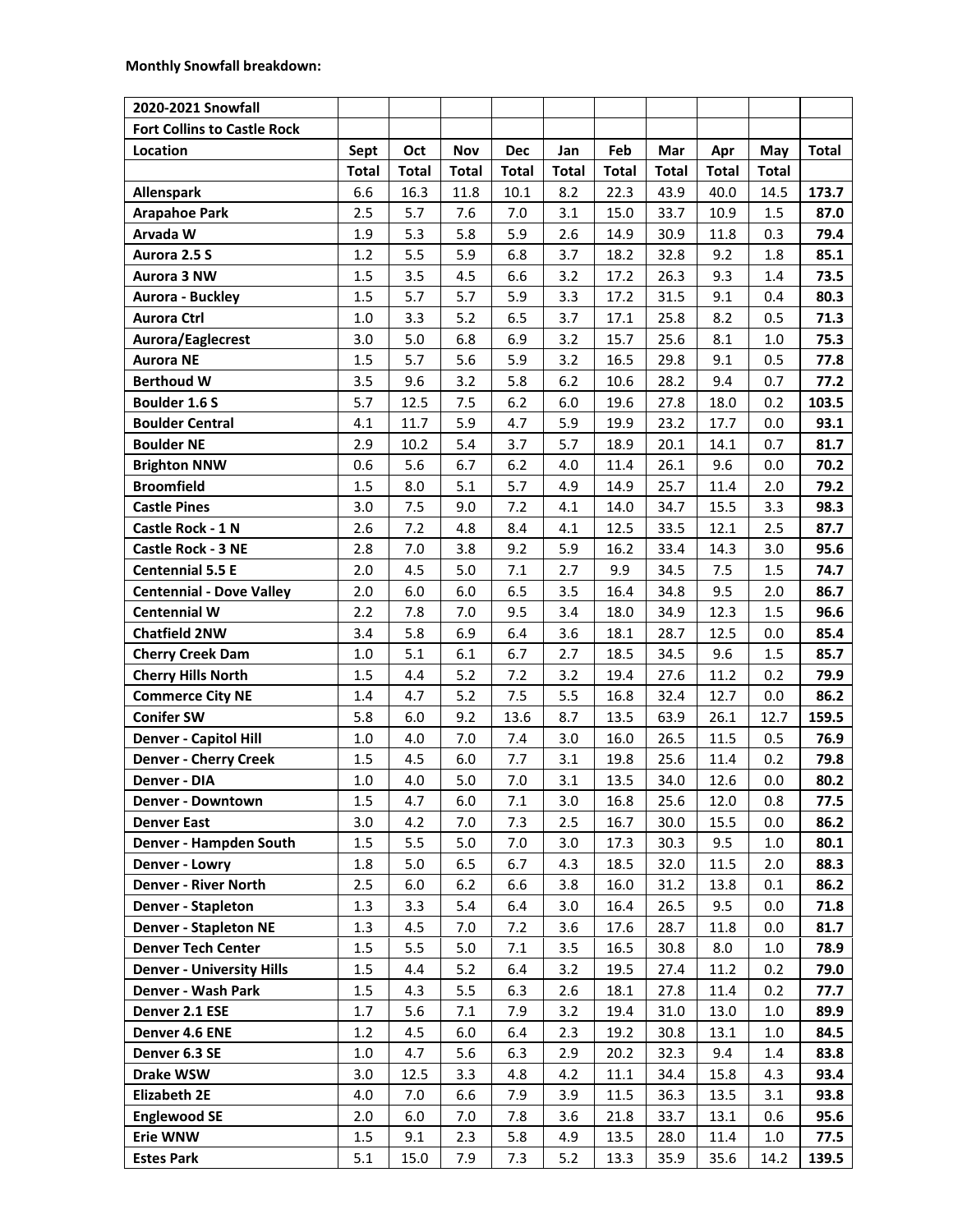| Evergreen 1 S                   | 7.2   | 5.2  | 10.9 | 8.3  | 3.0 | 15.2 | 47.3 | 28.4 | 8.5     | 134.0 |
|---------------------------------|-------|------|------|------|-----|------|------|------|---------|-------|
| <b>Federal Heights N</b>        | 2.0   | 6.0  | 9.8  | 5.3  | 6.0 | 17.4 | 31.3 | 14.4 | 2.6     | 94.8  |
| <b>Fort Collins 4 E</b>         | 2.0   | 12.0 | 3.0  | 6.2  | 4.1 | 6.1  | 17.2 | 5.8  | 2.5     | 58.9  |
| <b>Fort Collins CSU</b>         | 2.3   | 14.5 | 3.7  | 7.0  | 5.2 | 9.5  | 19.8 | 11.6 | 2.7     | 76.3  |
| <b>Fort Collins SW</b>          | 3.8   | 14.3 | 3.4  | 6.4  | 5.1 | 10.7 | 23.7 | 9.1  | 2.8     | 79.3  |
| <b>Fort Collins WSW</b>         | 4.8   | 12.7 | 4.1  | 7.0  | 5.6 | 10.8 | 26.3 | 10.1 | 3.0     | 84.4  |
| Glendale                        | 1.5   | 4.3  | 5.7  | 7.5  | 2.5 | 18.5 | 26.9 | 14.5 | $1.0\,$ | 82.4  |
| <b>Golden NE</b>                | 2.8   | 6.7  | 7.2  | 8.1  | 2.8 | 17.0 | 39.9 | 14.1 | 0.0     | 98.6  |
| Golden SSW                      | 8.3   | 9.3  | 11.4 | 10.5 | 3.9 | 22.1 | 50.5 | 27.8 | 5.5     | 149.3 |
| <b>Greeley NW</b>               | 1.0   | 9.5  | 3.5  | 5.4  | 3.3 | 4.8  | 14.2 | 5.8  | 0.0     | 47.5  |
| <b>Greeley Central</b>          | 0.5   | 9.7  | 2.4  | 5.9  | 3.9 | 4.2  | 10.5 | 6.5  | 0.0     | 43.6  |
| <b>Greenwood Village</b>        | 1.5   | 5.5  | 5.0  | 7.3  | 3.9 | 17.3 | 31.6 | 9.0  | 1.0     | 82.1  |
| <b>Highlands Ranch East</b>     | 2.6   | 6.3  | 5.3  | 6.3  | 2.9 | 17.3 | 32.0 | 12.2 | 2.3     | 87.2  |
| <b>Highlands Ranch 3 WSW</b>    | 2.5   | 7.9  | 6.3  | 7.8  | 4.5 | 19.5 | 34.8 | 13.6 | 1.5     | 98.4  |
| <b>Ken Caryl Ranch</b>          | 4.0   | 8.5  | 7.5  | 9.7  | 3.5 | 20.5 | 39.2 | 14.5 | 0.1     | 107.5 |
| Lakewood 6th/Sheridan           | 2.8   | 4.0  | 6.1  | 5.6  | 2.3 | 12.5 | 32.2 | 12.3 | 0.3     | 78.1  |
| Lakewood 6th/Simms              | 2.5   | 7.1  | 7.8  | 7.7  | 3.4 | 13.6 | 35.2 | 14.6 | 0.0     | 91.9  |
| <b>Lakewood South</b>           | 3.8   | 6.6  | 7.0  | 7.9  | 3.6 | 15.3 | 30.5 | 14.3 | 0.0     | 89.0  |
| Lakewood Belmar                 | 2.5   | 5.1  | 7.7  | 7.2  | 3.5 | 14.7 | 30.1 | 13.8 | 0.0     | 84.6  |
| <b>Lakewood Central</b>         | 2.4   | 5.0  | 7.4  | 6.5  | 3.0 | 13.1 | 30.2 | 14.8 | 0.0     | 82.4  |
| <b>Lakewood Green Mtn</b>       | 3.9   | 6.2  | 8.4  | 8.2  | 3.2 | 17.4 | 40.6 | 17.4 | 2.0     | 107.3 |
| Larkspur SW                     | 5.0   | 9.0  | 4.8  | 11.4 | 6.0 | 17.7 | 39.7 | 15.2 | 7.2     | 116.0 |
| Lafayette                       | 1.6   | 9.5  | 3.6  | 5.5  | 5.4 | 16.4 | 30.9 | 14.0 | 1.0     | 87.9  |
| Littleton                       | 3.0   | 6.8  | 7.1  | 7.4  | 2.6 | 19.0 | 27.3 | 12.0 | 0.0     | 85.2  |
| <b>Littleton NE</b>             | 2.0   | 6.0  | 5.8  | 8.1  | 4.2 | 18.7 | 26.3 | 10.6 | 0.7     | 82.4  |
| <b>Littleton - Pinehurst</b>    | 3.8   | 5.5  | 6.0  | 7.8  | 3.0 | 14.5 | 33.7 | 11.0 | 0.0     | 85.3  |
| <b>Littleton S</b>              | 2.5   | 5.5  | 7.0  | 8.1  | 3.3 | 19.4 | 28.9 | 10.0 | 0.0     | 84.7  |
| <b>Littleton SW</b>             | 3.5   | 7.0  | 7.8  | 8.7  | 3.3 | 20.6 | 35.2 | 13.9 | 0.1     | 100.1 |
| <b>Lone Tree</b>                | 2.6   | 6.1  | 6.8  | 7.3  | 2.9 | 15.6 | 31.6 | 13.4 | 4.6     | 90.9  |
| <b>Lone Tree - Park Meadows</b> | 2.3   | 6.0  | 6.1  | 7.0  | 3.2 | 15.9 | 32.0 | 12.2 | 3.5     | 88.2  |
| Longmont 2 N                    | 1.7   | 8.2  | 2.9  | 5.0  | 4.6 | 12.8 | 22.7 | 9.7  | 0.7     | 68.3  |
| <b>Longmont West</b>            | 2.0   | 8.3  | 3.5  | 4.8  | 4.8 | 14.9 | 19.9 | 10.1 | 1.5     | 69.8  |
| Louisville                      | 3.0   | 7.0  | 5.5  | 5.7  | 5.1 | 17.6 | 29.5 | 15.1 | 1.5     | 90.0  |
| <b>Marston Reservoir</b>        | 3.8   | 5.4  | 5.9  | 7.6  | 2.8 | 13.7 | 30.6 | 10.8 | 0.0     | 80.6  |
| Loveland                        | 2.4   | 12.5 | 4.0  | 6.2  | 5.3 | 9.8  | 31.6 | 9.1  | 1.9     | 82.8  |
| <b>Morrison</b>                 | 5.0   | 8.0  | 8.4  | 9.7  | 3.3 | 20.4 | 37.9 | 21.3 | 2.0     | 116.0 |
| Nederland                       | 4.3   | 11.0 | 14.2 | 11.3 | 8.4 | 26.1 | 52.5 | 36.7 | 10.1    | 174.6 |
| <b>Niwot</b>                    | 2.3   | 9.4  | 4.0  | 3.9  | 6.9 | 16.7 | 25.7 | 13.7 | 0.7     | 83.3  |
| <b>Northglenn S</b>             | 1.5   | 6.0  | 8.2  | 5.8  | 5.3 | 17.4 | 28.2 | 12.5 | 2.0     | 86.9  |
| Northglenn WSW                  | 1.7   | 6.6  | 7.8  | 6.0  | 5.2 | 16.4 | 25.1 | 12.9 | 2.5     | 84.2  |
| Parker                          | 2.0   | 6.8  | 6.8  | 6.1  | 2.8 | 13.5 | 31.8 | 10.3 | 2.0     | 82.1  |
| Parker - Stonegate              | 2.6   | 7.0  | 7.8  | 6.7  | 3.3 | 15.2 | 33.6 | 12.7 | 2.5     | 91.4  |
| <b>Roxborough Park</b>          | 3.5   | 9.0  | 7.5  | 10.0 | 3.8 | 23.5 | 42.4 | 15.0 | 0.6     | 115.3 |
| Sedalia 5 SSE                   | 4.0   | 6.2  | 6.7  | 10.1 | 4.5 | 16.8 | 33.9 | 13.5 | 3.0     | 98.7  |
| Thornton 2 N                    | $1.7$ | 5.5  | 7.4  | 5.2  | 5.7 | 15.4 | 24.4 | 11.0 | 3.2     | 79.5  |
| Westminster                     | 2.0   | 6.6  | 9.6  | 6.9  | 5.2 | 18.2 | 25.6 | 12.5 | $1.0\,$ | 87.6  |
| <b>Wheat Ridge</b>              | 2.8   | 5.1  | 7.8  | 7.0  | 3.9 | 15.2 | 33.2 | 15.2 | 0.4     | 90.6  |
| <b>Windsor SW</b>               | 2.0   | 11.5 | 2.4  | 5.7  | 2.8 | 7.5  | 20.9 | 5.8  | 2.5     | 61.1  |

**Snow Events:** Below is a table showing the number of snow events per location for given depths of 0.1", 1.0", 2.0", 4.0", 6.0", 8.0", 10.0", 12.0" and 18.0" or more. Example: Allenspark, there were 53 events of 0.1" or greater snowfall with 38 of those events producing 1" or more, and of those 1" or more storms, 26 events produced 2" or more, 15 events produced 4" or more, 10 events produced 6" or more, 6 of those events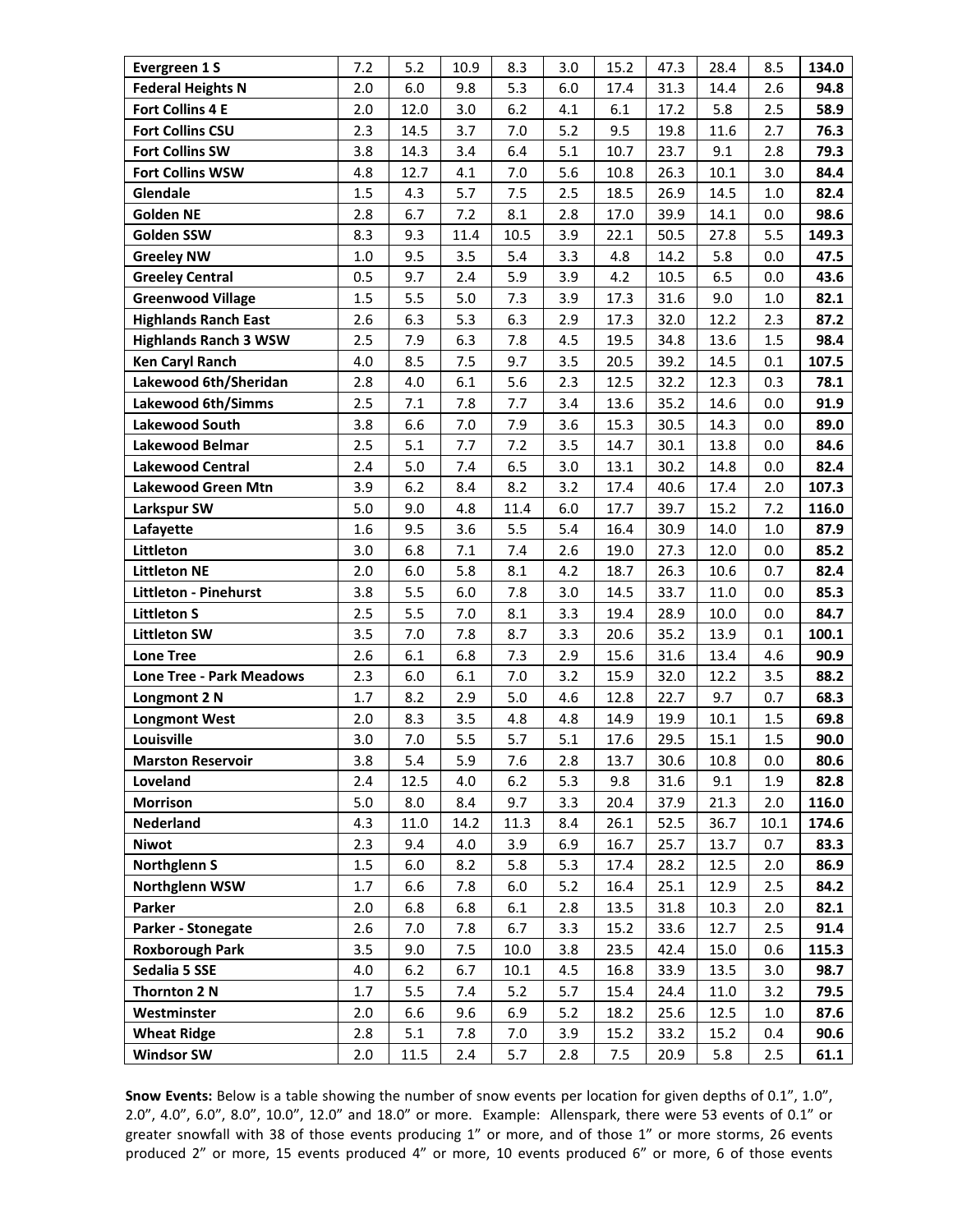produced 8" or more, 2 events produced 10" or more and of those 2 events both of them produced 12" and of the 12" events one produced 18" or more of snow. Snow events that produced only a trace are not tallied, but there were 63 events that produced snow somewhere in our data set if you include Allenspark, Nederland, Evergreen, Estes Park and Conifer but if you remove those locations there were roughly 36-40 events of at least a trace reported from Fort Collins to Castle Rock. Trace measurements may also include ice in the form of freezing mist/drizzle and there were a handful of ice events this season and are not recorded as snow.

| <b>Snow Event Depth</b>          | $\geq 0.1"$ | $\geq 1"$ | $\geq 2"$ | $\geq 4"$      | $\geq 6"$               | $\geq 8"$               | $\geq 10"$     | >12"           | >18"         |
|----------------------------------|-------------|-----------|-----------|----------------|-------------------------|-------------------------|----------------|----------------|--------------|
| Allenspark                       | 53          | 38        | 26        | 15             | 10                      | 6                       | $\overline{2}$ | $\overline{2}$ | $\mathbf{1}$ |
| <b>Arapahoe Park WSW</b>         | 27          | 24        | 12        | 8              | 4                       | $\mathbf{1}$            | $\mathbf{1}$   | 1              | $\mathbf{1}$ |
| Arvada W                         | 28          | 19        | 9         | 8              | $\overline{2}$          | $\mathbf{1}$            | $\mathbf{1}$   | $\mathbf{1}$   | $\mathbf{1}$ |
| Aurora 2.5 S                     | 24          | 19        | 11        | 8              | $\overline{2}$          | $\overline{2}$          | $\overline{2}$ | $\mathbf{1}$   | $\mathbf{1}$ |
| <b>Aurora 3 NW</b>               | 23          | 19        | 10        | 6              | $\overline{2}$          | $\overline{2}$          | $\overline{2}$ | $\mathbf{1}$   | $\pmb{0}$    |
| Aurora - Buckley                 | 24          | 19        | 11        | 7              | $\overline{2}$          | $\overline{2}$          | $\overline{2}$ | 1              | $\mathbf{1}$ |
| <b>Aurora Central</b>            | 22          | 19        | 11        | 4              | $\overline{2}$          | $\overline{2}$          | $\overline{2}$ | $\mathbf{1}$   | 0            |
| Aurora/Eaglecrest                | 23          | 22        | 10        | 6              | $\overline{2}$          | $\overline{2}$          | $\mathbf{1}$   | $\mathbf{1}$   | $\mathbf{1}$ |
| <b>Aurora NE</b>                 | 24          | 18        | 11        | 7              | $\overline{2}$          | $\overline{2}$          | $\overline{2}$ | $\mathbf{1}$   | $\mathbf{1}$ |
| <b>Berthoud W</b>                | 26          | 15        | 12        | 6              | $\overline{2}$          | $\overline{2}$          | $\mathbf{1}$   | 1              | $\mathbf{1}$ |
| <b>Boulder 1.6 S</b>             | 29          | 19        | 13        | 7              | 6                       | $\overline{4}$          | $\overline{2}$ | $\overline{2}$ | $\mathbf{1}$ |
| <b>Boulder Central</b>           | 29          | 17        | 12        | 8              | 6                       | $\overline{4}$          | $\overline{2}$ | $\mathbf{1}$   | $\mathbf 0$  |
| <b>Boulder NE</b>                | 29          | 15        | 10        | 7              | 5                       | $\overline{\mathbf{4}}$ | $\overline{2}$ | $\mathbf{1}$   | $\pmb{0}$    |
| <b>Brighton NNW</b>              | 21          | 17        | 10        | 6              | 3                       | $\overline{2}$          | $\mathbf{1}$   | $\mathbf 1$    | $\mathbf{1}$ |
| <b>Broomfield</b>                | 25          | 18        | 12        | 6              | $\overline{4}$          | 3                       | $\mathbf{1}$   | $\mathbf{1}$   | $\mathbf{1}$ |
| <b>Castle Pines</b>              | 32          | 27        | 17        | 9              | 4                       | $\overline{2}$          | $\mathbf{1}$   | $\mathbf{1}$   | $\mathbf 1$  |
| Castle Rock - 1 N                | 37          | 23        | 15        | 6              | 3                       | $\overline{2}$          | $\mathbf{1}$   | $\mathbf{1}$   | $\mathbf{1}$ |
| <b>Castle Rock - 3 NE</b>        | 36          | 25        | 17        | 8              | 3                       | $\mathbf{1}$            | $\mathbf{1}$   | 1              | $\mathbf{1}$ |
| <b>Centennial 5.5 E</b>          | 26          | 20        | 12        | 5              | $\overline{2}$          | $\mathbf{1}$            | $\mathbf{1}$   | $\mathbf{1}$   | $\mathbf{1}$ |
| <b>Centennial - Dove Valley</b>  | 26          | 22        | 12        | 6              | $\overline{\mathbf{4}}$ | $\overline{2}$          | $\mathbf 1$    | $\mathbf{1}$   | $\mathbf 1$  |
| <b>Centennial W</b>              | 27          | 20        | 16        | 8              | 5                       | $\overline{2}$          | $\overline{2}$ | $\overline{2}$ | $\mathbf{1}$ |
| <b>Chatfield 2NW</b>             | 22          | 19        | 12        | 8              | 3                       | 3                       | $\overline{2}$ | $\mathbf 1$    | $\pmb{0}$    |
| <b>Cherry Creek Dam</b>          | 25          | 20        | 11        | $\overline{7}$ | $\overline{2}$          | $\overline{2}$          | $\overline{2}$ | $\overline{2}$ | $\mathbf{1}$ |
| <b>Cherry Hills North</b>        | 23          | 18        | 14        | 7              | 3                       | $\overline{2}$          | $\overline{2}$ | $\overline{2}$ | $\mathbf 0$  |
| <b>Commerce City NE</b>          | 23          | 21        | 15        | 6              | $\overline{2}$          | $\overline{2}$          | $\overline{2}$ | $\mathbf{1}$   | $\mathbf{1}$ |
| <b>Conifer SW</b>                | 44          | 35        | 24        | 14             | 6                       | 3                       | $\overline{2}$ | 1              | $\mathbf{1}$ |
| <b>Denver - Capitol Hill</b>     | 22          | 20        | 15        | $\overline{7}$ | $\overline{2}$          | $\overline{2}$          | $\overline{2}$ | $\mathbf{1}$   | 0            |
| <b>Denver - Cherry Creek</b>     | 23          | 21        | 11        | 7              | $\overline{2}$          | $\overline{2}$          | $\overline{2}$ | $\overline{2}$ | $\mathbf 0$  |
| Denver - DIA                     | 22          | 18        | 9         | 5              | 3                       | $\overline{2}$          | $\mathbf{1}$   | $\mathbf{1}$   | $\mathbf{1}$ |
| <b>Denver - Downtown</b>         | 23          | 20        | 14        | 6              | $\overline{2}$          | $\overline{2}$          | $\overline{2}$ | 1              | $\pmb{0}$    |
| <b>Denver East</b>               | 23          | 20        | 16        | 7              | 3                       | $\overline{2}$          | $\overline{2}$ | $\overline{2}$ | $\mathbf{1}$ |
| Denver - Hampden South           | 23          | 20        | 11        | 7              | $\overline{2}$          | $\overline{2}$          | $\overline{2}$ | $\overline{2}$ | $\mathbf 1$  |
| Denver - Lowry                   | 23          | 23        | 12        | 8              | $\overline{2}$          | $\overline{2}$          | $\overline{2}$ | $\mathbf{1}$   | $\mathbf{1}$ |
| <b>Denver - River North</b>      | 24          | 20        | 13        | $\overline{7}$ | 4                       | $\overline{2}$          | $\overline{2}$ | $\mathbf 1$    | $\mathbf{1}$ |
| Denver - Stapleton               | 22          | 21        | 11        | 5              | $\overline{2}$          | $\overline{2}$          | $\overline{2}$ | $\mathbf{1}$   | 1            |
| <b>Denver - Stapleton NE</b>     | 23          | 21        | 13        | $\overline{7}$ | $\overline{2}$          | $\overline{2}$          | $\overline{2}$ | $\overline{2}$ | $\mathbf{1}$ |
| <b>Denver Tech Center</b>        | 22          | 20        | 11        | 6              | 3                       | $\overline{2}$          | $\overline{2}$ | $\overline{2}$ | $\mathbf{1}$ |
| <b>Denver - University Hills</b> | 23          | 19        | 14        | $\overline{7}$ | 3                       | $\overline{2}$          | $\overline{2}$ | $\overline{2}$ | 0            |
| Denver - Wash Park               | 23          | 18        | 12        | $\overline{7}$ | 3                       | $\overline{2}$          | $\overline{2}$ | $\overline{2}$ | $\mathbf{1}$ |
| Denver 2.1 ESE                   | 25          | 22        | 16        | $\overline{7}$ | 3                       | $\overline{2}$          | $\overline{2}$ | $\overline{2}$ | $\mathbf{1}$ |
| Denver 4.6 ENE                   | 22          | 20        | 11        | $\overline{7}$ | 3                       | $\overline{2}$          | $\overline{2}$ | $\overline{2}$ | $\mathbf{1}$ |
| Denver 6.3 SE                    | 23          | 18        | 11        | 9              | $\overline{2}$          | $\overline{2}$          | $\overline{2}$ | $\overline{2}$ | $\mathbf{1}$ |
| Drake WSW                        | 35          | 23        | 15        | 5              | $\overline{2}$          | $\overline{2}$          | $\overline{2}$ | $\overline{2}$ | $\mathbf{1}$ |
| <b>Elizabeth 2E</b>              | 34          | 23        | 15        | 6              | 3                       | $\overline{2}$          | $\mathbf{1}$   | $\mathbf{1}$   | $\mathbf{1}$ |
| <b>Englewood SE</b>              | 23          | 20        | 15        | $\overline{7}$ | 4                       | 3                       | $\overline{2}$ | $\overline{2}$ | $\mathbf{1}$ |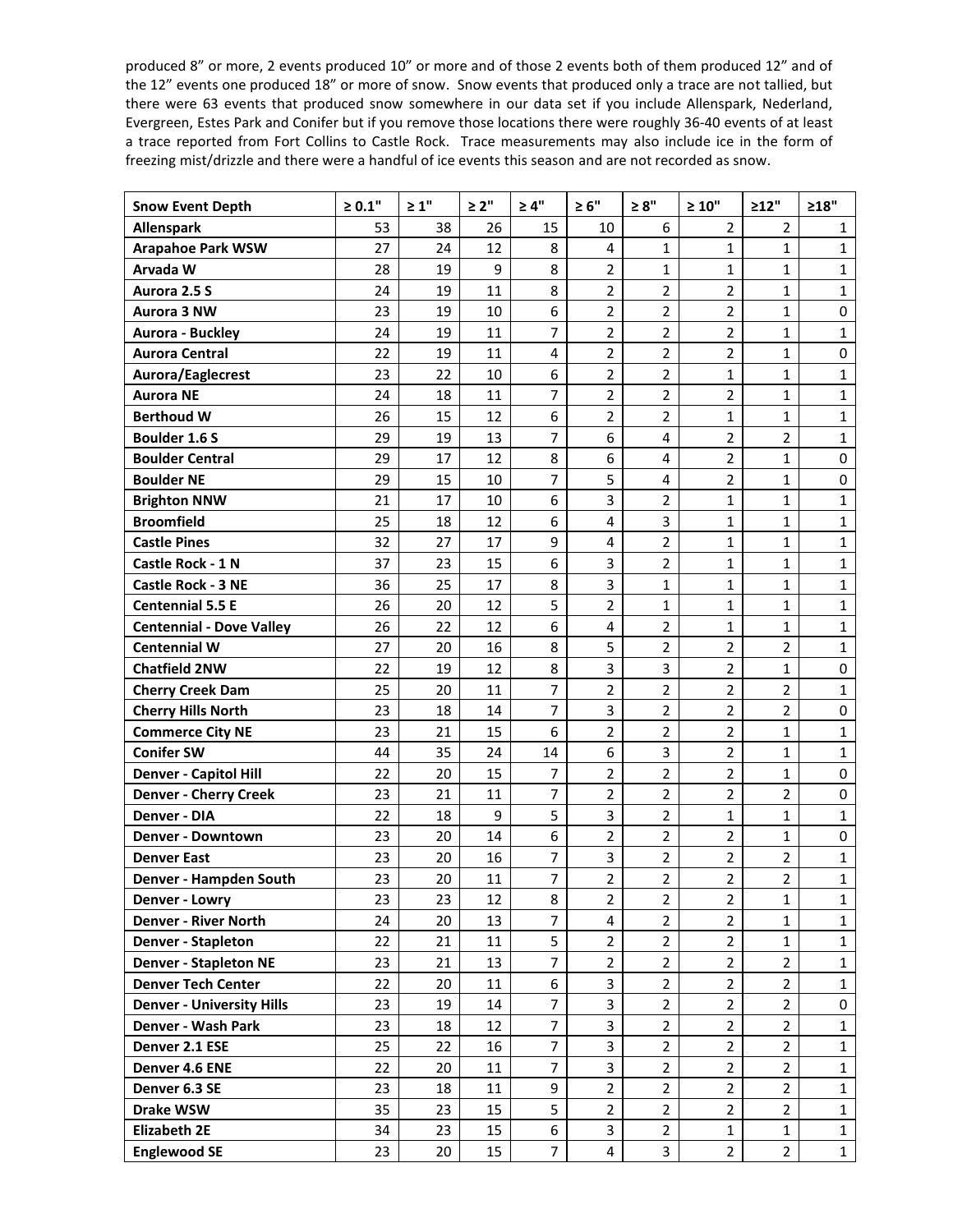| <b>Erie WNW</b>                                   | 25       | 18       | 10       | 6              | $\overline{\mathbf{4}}$      | $\overline{2}$                   | $\mathbf{1}$                     | 1                   | $\mathbf{1}$ |
|---------------------------------------------------|----------|----------|----------|----------------|------------------------------|----------------------------------|----------------------------------|---------------------|--------------|
| <b>Estes Park</b>                                 | 43       | 31       | 19       | 12             | $\overline{7}$               | 5                                | $\overline{2}$                   | 2                   | $\mathbf{1}$ |
| Evergreen 1 S                                     | 41       | 27       | 21       | 11             | 8                            | $\overline{2}$                   | $\overline{2}$                   | $\overline{2}$      | $\mathbf{1}$ |
| <b>Federal Heights N</b>                          | 23       | 22       | 13       | 7              | 5                            | $\overline{\mathbf{4}}$          | $\overline{2}$                   | $\mathbf{1}$        | $\mathbf{1}$ |
| <b>Fort Collins 4 E</b>                           | 22       | 15       | 10       | $\overline{2}$ | $\overline{2}$               | $\overline{2}$                   | $\overline{2}$                   | $\overline{2}$      | 0            |
| <b>Fort Collins CSU</b>                           | 24       | 15       | 13       | 4              | 3                            | $\overline{2}$                   | $\overline{2}$                   | 2                   | $\mathbf{1}$ |
| <b>Fort Collins SW</b>                            | 25       | 14       | 14       | 5              | $\overline{c}$               | $\overline{2}$                   | $\overline{2}$                   | $\overline{2}$      | $\mathbf{1}$ |
| <b>Fort Collins WSW</b>                           | 25       | 16       | 13       | 5              | $\overline{2}$               | $\overline{2}$                   | $\overline{2}$                   | $\overline{2}$      | $\mathbf{1}$ |
| Glendale                                          | 24       | 22       | 13       | $\overline{7}$ | $\mathsf{3}$                 | 3                                | $\overline{2}$                   | $\overline{2}$      | 0            |
| <b>Golden NE</b>                                  | 28       | 20       | 15       | 9              | $\overline{7}$               | $\overline{2}$                   | $\mathbf{1}$                     | 1                   | $\mathbf{1}$ |
| <b>Golden SSW</b>                                 | 37       | 28       | 20       | 10             | 8                            | 8                                | 3                                | $\mathbf{1}$        | $\mathbf{1}$ |
| <b>Greeley NW</b>                                 | 19       | 14       | 8        | 2              | $\overline{2}$               | $\overline{2}$                   | $\mathbf{1}$                     | $\mathbf{1}$        | 0            |
| <b>Greeley Central</b>                            | 20       | 12       | 6        | 2              | $\overline{2}$               | $\overline{2}$                   | $\mathbf{1}$                     | 0                   | 0            |
| <b>Greenwood Village</b>                          | 23       | 20       | 11       | 7              | 3                            | $\overline{2}$                   | $\overline{2}$                   | 2                   | $\mathbf{1}$ |
| <b>Highlands Ranch East</b>                       | 27       | 20       | 12       | 6              | 5                            | $\overline{2}$                   | $\overline{2}$                   | $\overline{2}$      | $\mathbf{1}$ |
| <b>Highlands Ranch 3 WSW</b>                      | 28       | 20       | 14       | 9              | 5                            | 3                                | $\overline{2}$                   | 2                   | $\pmb{0}$    |
| <b>Ken Caryl Ranch</b>                            | 23       | 20       | 16       | 10             | 7                            | 4                                | $\overline{2}$                   | $\mathbf{1}$        | $\mathbf{1}$ |
| Lakewood 6 <sup>th</sup> /Sheridan                | 24       | 18       | 12       | 8              | 3                            | $\mathbf{1}$                     | $\mathbf{1}$                     | 1                   | $\mathbf{1}$ |
| Lakewood 6 <sup>th</sup> /Simms                   | 27       | 19       | 14       | 9              | 5                            | $\mathbf{1}$                     | $\mathbf{1}$                     | $\mathbf{1}$        | $\mathbf{1}$ |
| <b>Lakewood South</b>                             | 24       | 19       | 15       | 9              | 5                            | $\overline{2}$                   | $\mathbf{1}$                     | $\mathbf{1}$        | $\mathbf{1}$ |
| Lakewood Belmar                                   | 26       | 19       | 12       | 8              | $\overline{\mathbf{4}}$      | $\overline{2}$                   | $\mathbf{1}$                     | $\mathbf{1}$        | $\mathbf{1}$ |
| <b>Lakewood Central</b>                           | 26       | 20       | 13       | 8              | $\overline{4}$               | $\mathbf{1}$                     | $\mathbf{1}$                     | 1                   | $\mathbf{1}$ |
| <b>Lakewood Grn Mtn</b>                           | 28       | 23       | 15       | 9              | 8                            | 3                                | $\mathbf{1}$                     | $\mathbf{1}$        | $\mathbf{1}$ |
| <b>Larkspur SW</b>                                | 37       | 26       | 20       | 10             | 4                            | 3                                | $\overline{2}$                   | $\mathbf{1}$        | $\mathbf{1}$ |
| Lafayette                                         | 28       | 19       | 10       | 6              | 5                            | 3                                | $\mathbf{1}$                     | $\mathbf{1}$        | $\mathbf{1}$ |
| Littleton                                         | 21       | 19       | 14<br>14 | 8<br>5         | 4<br>$\overline{\mathbf{4}}$ | $\overline{2}$<br>$\overline{2}$ | $\overline{2}$<br>$\overline{2}$ | 2<br>$\overline{2}$ | 0<br>0       |
| <b>Littleton NE</b><br><b>Littleton-Pinehurst</b> | 22<br>23 | 20<br>19 | 14       | 9              | $\overline{3}$               | $\overline{2}$                   | $\mathbf{1}$                     | $\mathbf{1}$        | $\mathbf{1}$ |
| <b>Littleton S</b>                                | 22       | 19       | 15       | 7              | $\mathsf{3}$                 | $\overline{2}$                   | $\overline{2}$                   | $\overline{2}$      | 0            |
| <b>Littleton SW</b>                               | 22       | 20       | 15       | 9              | 6                            | 3                                | $\overline{2}$                   | 1                   | $\mathbf{1}$ |
| <b>Lone Tree</b>                                  | 27       | 22       | 14       | 8              | 5                            | $\overline{2}$                   | $\overline{2}$                   | $\mathbf{1}$        | $\mathbf{1}$ |
| <b>Lone Tree-Park Meadows</b>                     | 26       | 22       | 14       | 7              | 5                            | $\overline{2}$                   | $\overline{2}$                   | 1                   | $\mathbf 1$  |
| Longmont 2 N                                      | 23       | 17       | 8        | 6              | $\overline{2}$               | $\overline{2}$                   | $\mathbf{1}$                     | $\mathbf{1}$        | $\mathbf{1}$ |
| <b>Longmont West</b>                              | 23       | 17       | 10       | 6              | 4                            | $\overline{2}$                   | $\mathbf{1}$                     | $\mathbf{1}$        | 0            |
| Louisville                                        | 28       | 21       | 11       | 7              | 5                            | $\overline{2}$                   | $\mathbf{1}$                     | $\mathbf{1}$        | $\mathbf{1}$ |
| <b>Marston Reservoir</b>                          | 23       | 19       | 14       | $\overline{7}$ | $\overline{3}$               | $\mathbf{1}$                     | $\mathbf{1}$                     | $\mathbf{1}$        | $\mathbf{1}$ |
| Loveland                                          | 24       | 16       | 12       | $\overline{4}$ | $\overline{2}$               | $\overline{2}$                   | $\overline{2}$                   | $\overline{2}$      | $\mathbf 1$  |
| <b>Morrison</b>                                   | 31       | 24       | 16       | 11             | 8                            | 5                                | 3                                | $\overline{2}$      | $\mathbf{1}$ |
| Nederland                                         | 52       | 41       | 26       | 16             | 8                            | 5                                | 3                                | $\mathbf{1}$        | $\mathbf{1}$ |
| <b>Niwot</b>                                      | 28       | 15       | 11       | 7              | 5                            | $\overline{\mathbf{3}}$          | $\mathbf{1}$                     | $\mathbf{1}$        | $\mathbf 1$  |
| <b>Northglenn S</b>                               | 23       | 21       | 13       | $\overline{7}$ | 5                            | 3                                | $\overline{2}$                   | $\mathbf{1}$        | $\mathbf{1}$ |
| Northglenn WSW                                    | 24       | 21       | 13       | 6              | 5                            | $\overline{2}$                   | $\overline{2}$                   | $\mathbf{1}$        | $\mathbf{1}$ |
| Parker                                            | 28       | 22       | 14       | 8              | 3                            | $\mathbf{1}$                     | $\mathbf{1}$                     | $\mathbf{1}$        | $\mathbf{1}$ |
| Parker - Stonegate                                | 34       | 22       | 15       | 8              | 4                            | $\mathbf{1}$                     | $\mathbf{1}$                     | $\mathbf{1}$        | $\mathbf 1$  |
| <b>Roxborough Park</b>                            | 32       | 22       | 18       | 9              | $\overline{7}$               | 5                                | $\overline{2}$                   | $\overline{2}$      | $\mathbf{1}$ |
| Sedalia 5 SSE                                     | 35       | 26       | 18       | $10\,$         | 5                            | $\overline{2}$                   | $\mathbf{1}$                     | $\mathbf{1}$        | $\mathbf{1}$ |
| Thornton 2 N                                      | 23       | 17       | 10       | 5              | $\overline{4}$               | $\overline{2}$                   | $\overline{2}$                   | $\mathbf{1}$        | $\mathbf{1}$ |
| Westminster                                       | 24       | 21       | 14       | $\overline{7}$ | 6                            | $\overline{2}$                   | $\overline{2}$                   | $\mathbf{1}$        | $\mathbf 1$  |
| <b>Wheat Ridge</b>                                | 30       | 20       | 13       | 9              | 4                            | $\overline{2}$                   | $\mathbf{1}$                     | $\mathbf{1}$        | $\mathbf 1$  |
| <b>Windsor SW</b>                                 | 21       | 15       | 9        | $\overline{2}$ | $\overline{2}$               | $\overline{2}$                   | $\overline{2}$                   | $\mathbf{1}$        | $\mathbf{1}$ |
| Average:                                          | 26.7     | 20.5     | 13.4     | 7.3            | 3.9                          | 2.4                              | 1.7                              | 1.3                 | 0.8          |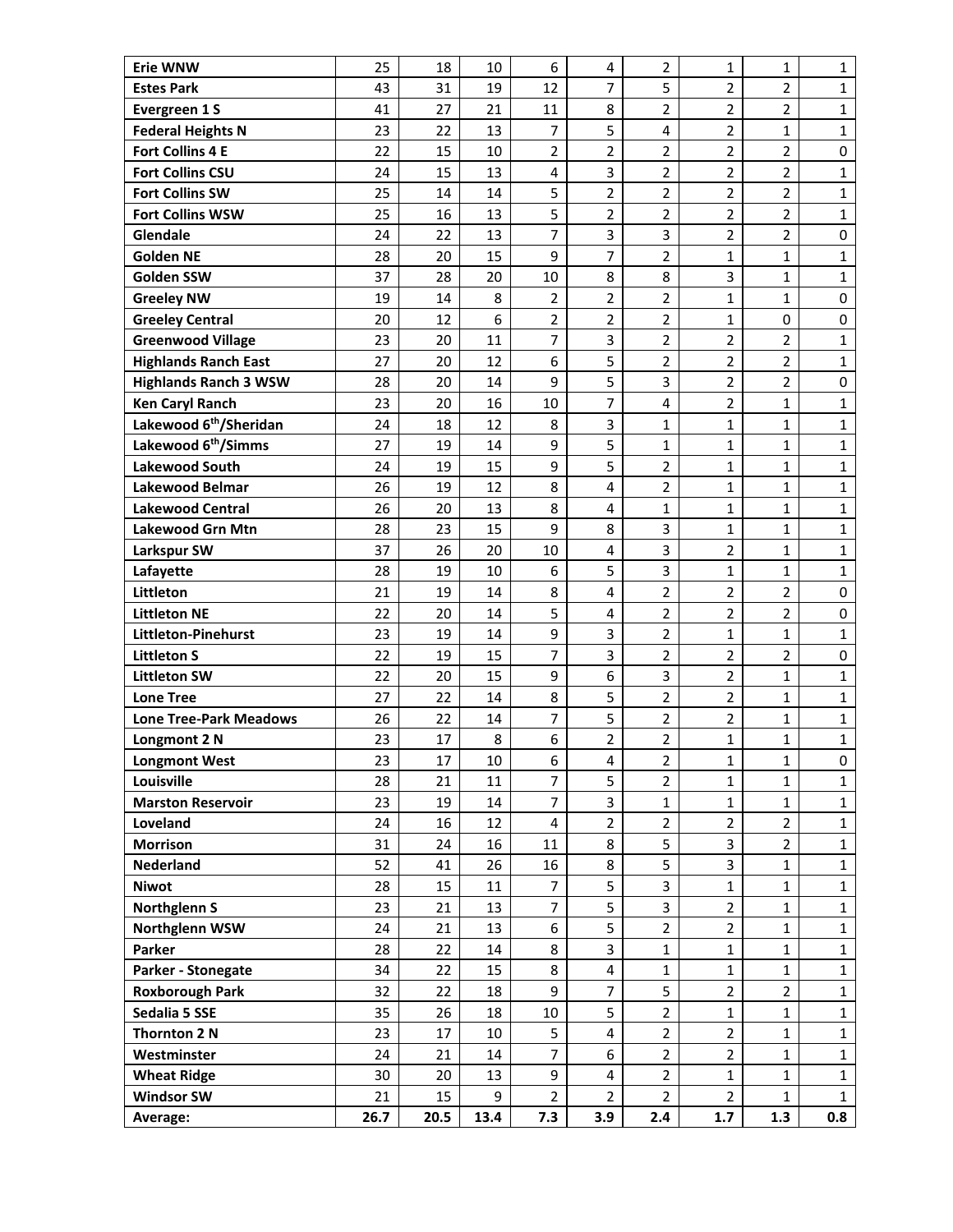**2020-2021 Snowfall compared to normal:** The data used for Average\* snowfall was derived from Skyview Weather archived snow data from a number of different sources spanning the 2009/10-2019/20 snow seasons which is a period of 10 years. The Denver Average\*\* snow data can be found on the web at: [https://w2.weather.gov/climate/index.php?wfo=bou,](https://w2.weather.gov/climate/index.php?wfo=bou) and then review the monthly weather summary (CLM) for each month. The Denver monthly climate will be changing next year as a new data set becomes available and will more accurately reflect DIA snowfall versus the older Stapleton site.

## **2020-21 Snowfall vs Average/Selected Cities**

| <b>Boulder NWS</b>      | Sept | Oct  | Nov     | <b>Dec</b> | Jan  | Feb  | Mar  | Apr  | May  | <b>Total</b> | <b>Departure</b> |
|-------------------------|------|------|---------|------------|------|------|------|------|------|--------------|------------------|
| Average*                | 0.6  | 8.2  | 10.3    | 12.9       | 10.5 | 22.6 | 14.0 | 18.1 | 3.5  | 100.8        | 2.7              |
| 2020-2021               | 5.7  | 12.5 | 7.5     | 6.2        | 6.0  | 19.6 | 27.8 | 18.0 | 0.2  | 103.5        |                  |
| <b>Brighton</b>         | Sept | Oct  | Nov     | <b>Dec</b> | Jan  | Feb  | Mar  | Apr  | May  | <b>Total</b> | <b>Departure</b> |
| Average*                | 0.1  | 3.6  | 5.9     | 6.7        | 5.1  | 10.5 | 9.5  | 6.4  | 1.4  | 49.2         | 21.0             |
| 2020-2021               | 0.6  | 5.6  | 6.7     | 6.2        | 4.0  | 11.4 | 26.1 | 9.6  | 0.0  | 70.2         |                  |
| <b>Castle Rock 1N</b>   | Sept | Oct  | Nov     | <b>Dec</b> | Jan  | Feb  | Mar  | Apr  | May  | <b>Total</b> | <b>Departure</b> |
| Average*                | 0.3  | 5.0  | 8.3     | 9.8        | 9.3  | 15.2 | 14.8 | 12.5 | 3.8  | 79.0         | 8.7              |
| 2020-2021               | 2.6  | 7.2  | 4.8     | 8.4        | 4.1  | 12.5 | 33.5 | 12.1 | 2.5  | 87.7         |                  |
| <b>Cherry Creek Dam</b> | Sept | Oct  | Nov     | <b>Dec</b> | Jan  | Feb  | Mar  | Apr  | May  | <b>Total</b> | <b>Departure</b> |
| Average*                | 0.1  | 4.7  | 7.9     | 9.3        | 8.8  | 14.5 | 13.3 | 9.5  | 2.8  | 70.8         | 14.9             |
| 2020-2021               | 1.0  | 5.1  | 6.1     | 6.7        | 2.7  | 18.5 | 34.5 | 9.6  | 1.5  | 85.7         |                  |
| <b>Denver DIA</b>       | Sept | Oct  | Nov     | Dec        | Jan  | Feb  | Mar  | Apr  | May  | <b>Total</b> | <b>Departure</b> |
| Average*                | 0.1  | 3.8  | 4.8     | 7.4        | 5.9  | 12.2 | 11.0 | 7.2  | 1.2  | 53.6         | 26.6             |
| 2020-2021               | 1.0  | 4.0  | 5.0     | 7.0        | 3.1  | 13.5 | 34.0 | 12.6 | 0.0  | 80.2         |                  |
| Average**               | 0.1  | 3.7  | 5.5     | 6.6        | 6.2  | 12.2 | 9.8  | 6.3  | 1.3  | 51.6         | 20.2             |
| 2020-2021               | 1.3  | 3.3  | 5.4     | 6.4        | 3.0  | 16.4 | 26.5 | 9.5  | 0.0  | 71.8         |                  |
| Elizabeth               | Sept | Oct  | Nov     | Dec        | Jan  | Feb  | Mar  | Apr  | May  | <b>Total</b> | <b>Departure</b> |
| Average*                | 0.4  | 5.9  | 8.7     | 9.0        | 10.4 | 15.3 | 16.6 | 11.9 | 3.8  | 82.0         | 11.8             |
| 2020-2021               | 4.0  | 7.0  | 6.6     | 7.9        | 3.9  | 11.5 | 36.3 | 13.5 | 3.1  | 93.8         |                  |
| <b>Estes Park SSE</b>   | Sept | Oct  | Nov     | <b>Dec</b> | Jan  | Feb  | Mar  | Apr  | May  | <b>Total</b> | <b>Departure</b> |
| Average*                | 0.5  | 10.9 | 11.6    | 12.7       | 9.3  | 13.0 | 15.5 | 21.8 | 9.4  | 104.7        | 34.8             |
| 2020-2021               | 5.1  | 15.0 | 7.9     | 7.3        | 5.2  | 13.3 | 35.9 | 35.6 | 14.2 | 139.5        |                  |
| <b>Fort Collins 4E</b>  | Sept | Oct  | Nov     | Dec        | Jan  | Feb  | Mar  | Apr  | May  | <b>Total</b> | <b>Departure</b> |
| Average*                | 0.5  | 5.1  | 6.5     | 7.5        | 5.5  | 9.7  | 7.7  | 7.7  | 2.8  | 53.2         | 31.2             |
| 2020-2021               | 4.8  | 12.7 | 4.1     | 7.0        | 5.6  | 10.8 | 26.3 | 10.1 | 3.0  | 84.4         |                  |
| <b>Greeley UNC</b>      | Sept | Oct  | Nov     | Dec        | Jan  | Feb  | Mar  | Apr  | May  | <b>Total</b> | <b>Departure</b> |
| Average*                | 0.1  | 4.4  | $5.0\,$ | 6.4        | 5.2  | 7.1  | 4.5  | 5.9  | 1.3  | 39.7         | 3.9              |
| 2020-2021               | 0.5  | 9.7  | 2.4     | 5.9        | 3.9  | 4.2  | 10.5 | 6.5  | 0.0  | 43.6         |                  |
| Littleton               | Sept | Oct  | Nov     | Dec        | Jan  | Feb  | Mar  | Apr  | May  | <b>Total</b> | <b>Departure</b> |
| Average*                | 0.3  | 4.5  | 7.8     | 10.4       | 8.5  | 18.0 | 11.8 | 10.5 | 2.3  | 74.0         | 11.2             |